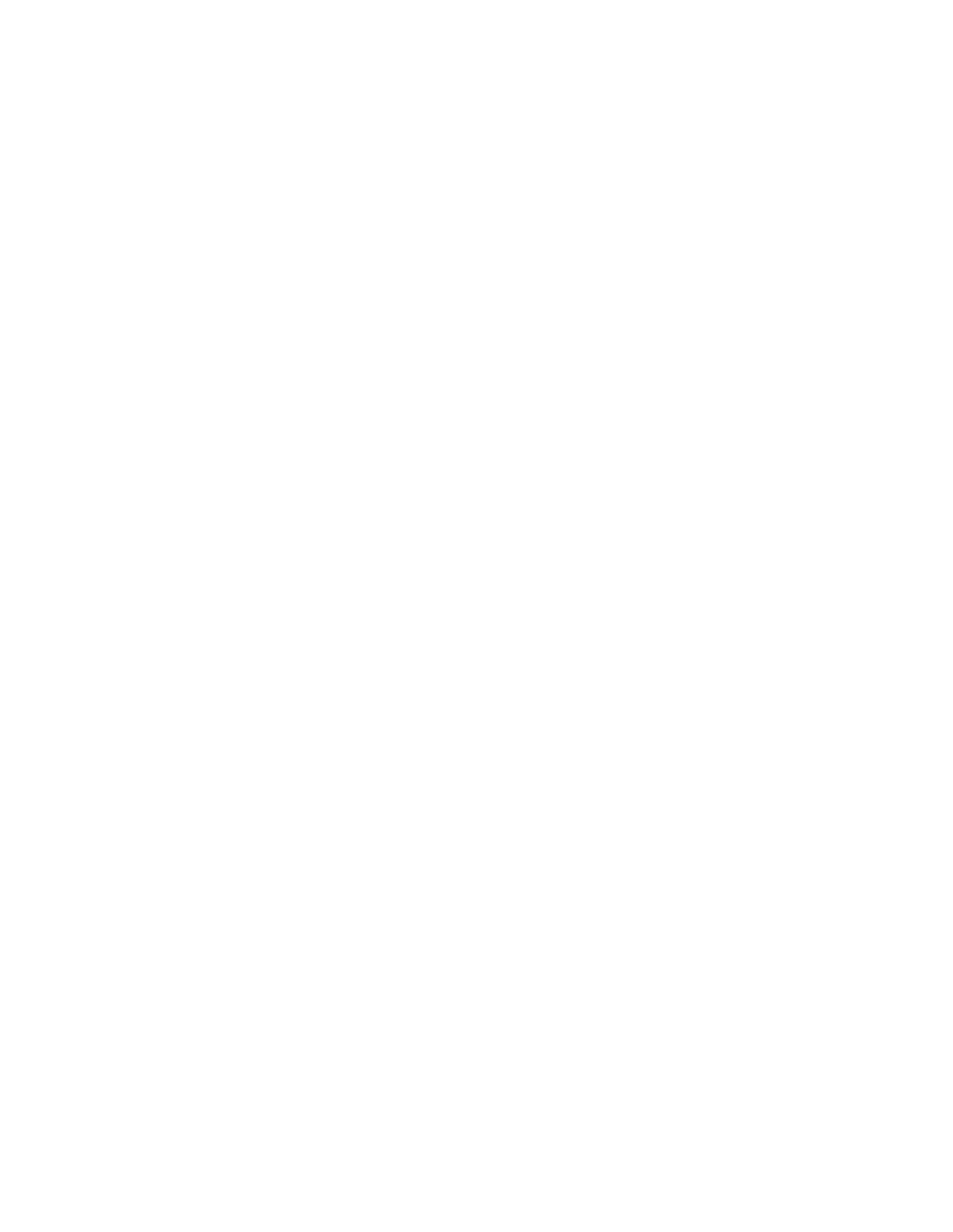#### **BURKE, Justice.**

[¶1] Christopher Ray Counts was convicted of aggravated burglary and kidnapping. He raises several issues on appeal, but we find no reversible errors in the district court proceedings. We affirm.

#### *ISSUES*

[¶2] Mr. Counts presents these issues:

1. Did the court abuse its discretion by refusing to admit complete documents and recordings and by admitting altered documents?

2. Did the court abuse its discretion by denying Mr. Counts the right to cross-examine and impeach the witness against him in violation of his constitutional rights?

3. Did the court abuse its discretion in denying the motion for a bill of particulars?

- 4. Did the court improperly instruct the jury?
- 5. Was the verdict inconsistent?
- 6. Was there sufficient evidence to support the verdict?

### *FACTS*

[¶3] Mr. Counts' girlfriend, BP, lived with her children and parents in the parents' home. BP's bedroom was on the lower level of the house. On the evening of July 15, 2010, Jared Gilstrap and Dustin Thomas were planning to go to the county fair with BP. She had known Mr. Gilstrap since high school, and Mr. Thomas was his cousin. BP was not ready when they arrived, so they went into the house to wait. A few minutes later, they heard Mr. Counts begin pounding on one of the windows, calling loudly for BP to let him in to get his cell phone charger. When BP did not respond, Mr. Counts walked around the house, shouting and pounding on windows and the back door. His activities were loud enough to draw the attention of neighbors inside their own homes. One neighbor testified that Mr. Counts sounded "Angry. Very angry." Three of BP's neighbors called the police.

[¶4] Mr. Gilstrap and Mr. Thomas testified that BP "freaked out" and became "frantically scared." She shut off the lights in the house, and positioned herself where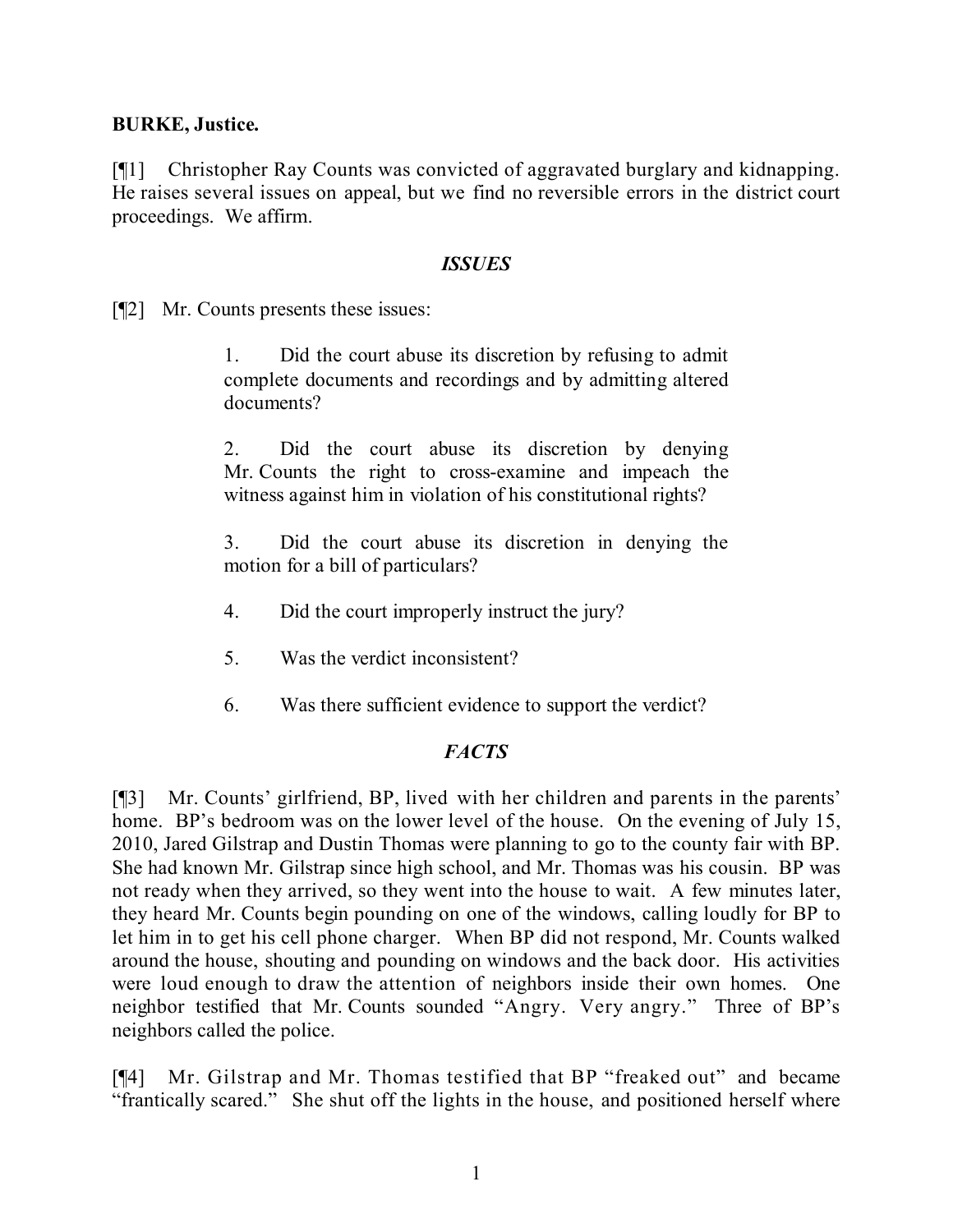she could escape out the back door if Mr. Counts came in the front, or out the front door if he came in the back. BP, Mr. Gilstrap, and Mr. Thomas soon heard a crash at the back door and the sound of breaking glass and wood. As Mr. Counts entered the back door, BP ran out the front. Mr. Gilstrap and Mr. Thomas testified that Mr. Counts was carrying a knife, and that as he passed them, he said, "I warned you once, bitch."

[¶5] BP went out the front door and ran toward a neighbor's house, then tried to hide under a parked pickup. Mr. Counts ran after her, grabbed her by the hair and neck, and dragged her back toward her house. BP was "screaming" and "begging" for help. When Mr. Counts got BP back to her house, he told Mr. Gilstrap and Mr. Thomas to go, and slammed the front door as they exited. They heard thuds and loud screams in the house behind them.

[¶6] According to BP, Mr. Counts then forced her downstairs into her room, where he threw her on the bed and choked her while cursing and calling her names. He closed and locked the door to the room, and stood in front of it to prevent her from leaving. Mr. Counts hit her, choked her, and threw objects at her. After about an hour, Mr. Counts calmed down, and BP told him she would take the blame for the broken back door. Mr. Counts tied an electric cable around BP's waist to keep her from escaping, and the two went upstairs to see if the door could be fixed. They decided it could not, and returned to her room.

[¶7] The police had arrived by this time, and several officers surrounded the house. An officer called BP on the telephone, asking her and Mr. Counts to come out of the house. Mr. Counts refused. When the officer called a second time, BP handed the telephone to Mr. Counts. The officer told him that the house was surrounded, and eventually Mr. Counts agreed to come outside with BP. As the two went outside, they were met by law enforcement personnel, who took them both into custody.

[¶8] The officers found a knife in Mr. Counts' pocket. They investigated inside the house, and found a folding pocket knife under the mattress in BP's bedroom downstairs. They took statements from Mr. Gilstrap and Mr. Thomas. They also took a statement from BP. In later statements, however, BP either recanted her initial statement in certain respects or added significant information that she had not told the police that night. For example, in separate statements to the prosecutor's office and to the public defender's office, she stated that she, not Mr. Counts, had broken the door. She added that Mr. Gilstrap and Mr. Thomas were taking drugs that night and offered her some as well. She also stated that Mr. Counts did not have a knife that night.

[¶9] In August, the prosecution learned that Mr. Counts had been communicating with BP. He had been ordered not to contact her, but he used intermediaries or asked her to use a pseudonym. In one letter, for example, he told his cousin to tell BP that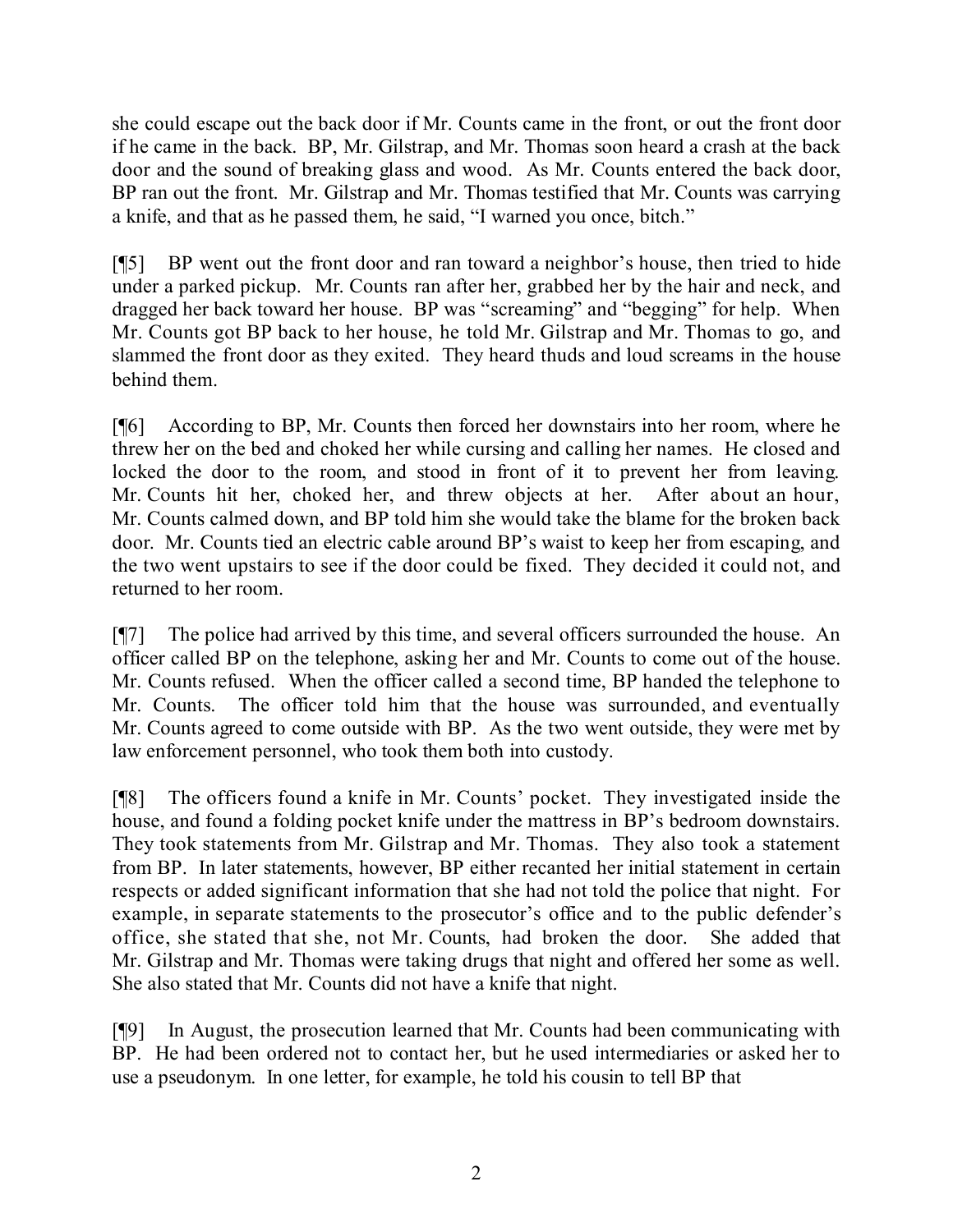if she doesn't want me to do life she needs to admit to kicking the door open herself earlier that day and she was afraid to tell the truth because she doesn't want her parents to find out because she is afraid of losing her children and her place to live and her stepdad is violent to her.

Mr. Counts also advised BP to admit to getting high with Mr. Gilstrap and Mr. Thomas, and asked her to convince Mr. Gilstrap to deny that Mr. Counts had a knife. In another letter, he asked BP to write a letter to the newspaper saying she had lied about what happened, and specifically saying that she had broken the back door and that Mr. Counts had no knife.

[¶10] Mr. Counts was charged with three felonies: aggravated assault and battery in violation of Wyo. Stat. Ann. § 6-2-502(a)(iii) (LexisNexis 2009); aggravated burglary in violation of Wyo. Stat. Ann.  $\S 6$ -3-301(c)(i); and kidnapping in violation of Wyo. Stat. Ann. § 6-2-201(a)(iii). Based on prior felony convictions, Mr. Counts was also charged as an habitual criminal subject to mandatory life imprisonment under Wyo. Stat. Ann. § 6-10-201(b)(ii). The jury returned a verdict finding Mr. Counts not guilty of the aggravated assault and battery charge, but guilty on the charges of aggravated burglary and kidnapping. During a subsequent phase of the trial, the jury also found Mr. Counts guilty under the habitual criminal statute. The district court ordered him to serve two concurrent life sentences. Mr. Counts filed this appeal.

### *DISCUSSION*

### *Issue 1: Redacted documents and recordings*

[¶11] Despite a no-contact order, Mr. Counts used intermediaries or pseudonyms to send letters to BP while he was incarcerated prior to trial. These letters included observations about her prior statements, and requests or advice about what she should say in the future. Prior to trial, the prosecution informed the district court that it intended to offer excerpts of the letters into evidence. Mr. Counts objected, claiming that the evidence was inadmissible. If the letters were admitted, however, Mr. Counts contended that they should be admitted in their entirety. The district court ruled that excerpts of the letters could be admitted into evidence, with certain inadmissible information redacted. On appeal, Mr. Counts continues to maintain that the letters should have been admitted or excluded in their entirety, and that the district court erred in admitting only excerpts.

[¶12] "Rulings on the admission of evidence are placed within the sound discretion of the trial court and, in order to challenge these rulings successfully on appeal, an appellant must show that the trial court committed a clear abuse of discretion." *Glenn v. Union Pacific R.R. Co.*, 2011 WY 126,  $\P$  12, 262 P.3d 177, 182 (Wyo. 2011). "A trial court's rulings on the admissibility of evidence are entitled to considerable deference, and, as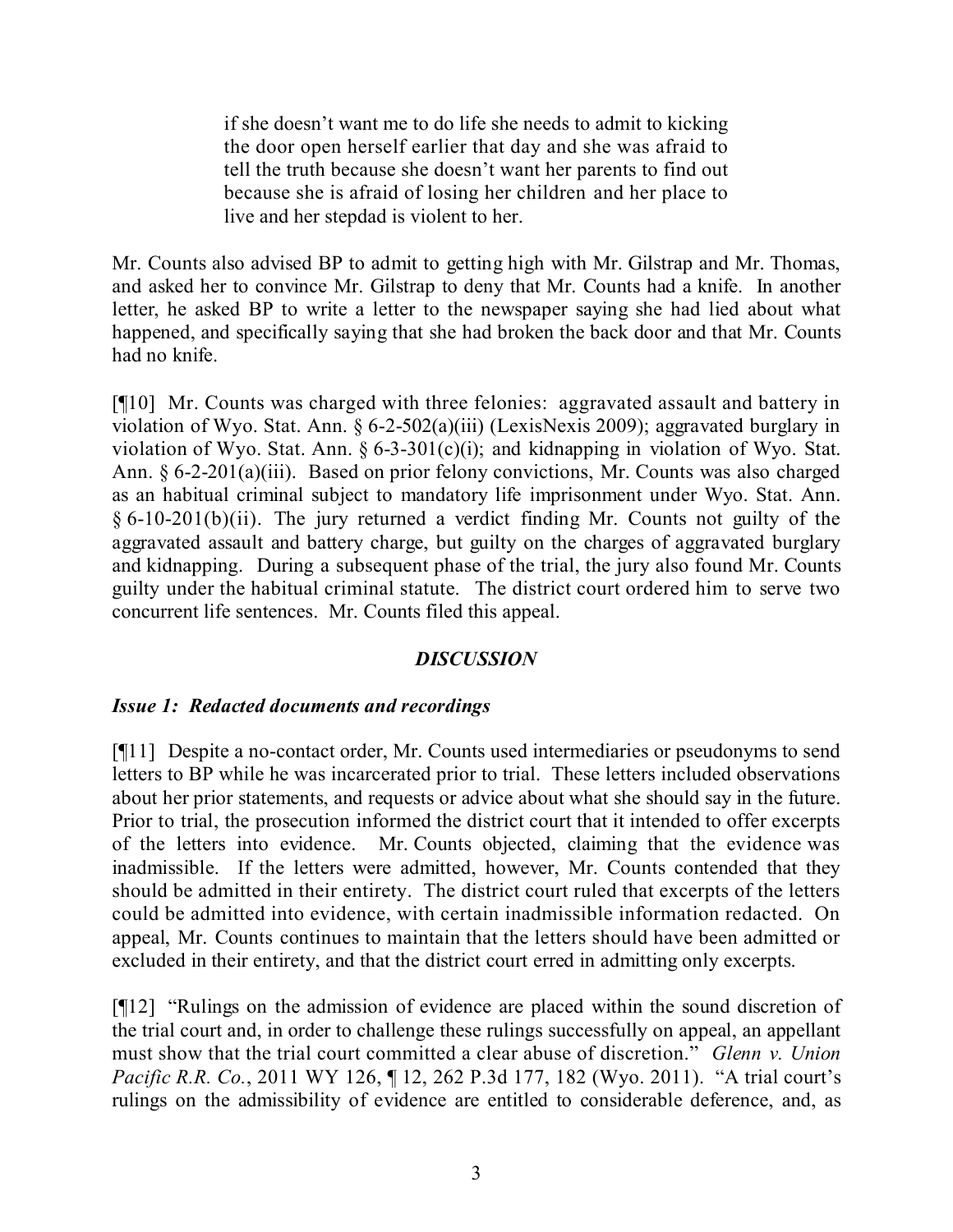long as there exists a legitimate basis for the trial court's ruling, that ruling will not be disturbed on appeal." *Sanchez v. State*, 2006 WY 116, ¶ 20, 142 P.3d 1134, 1140 (Wyo. 2006). "Even when a trial court errs in an evidentiary ruling, we reverse only if the error was prejudicial. The appellant must show a reasonable probability that, without the error, the verdict might have been different." *Schmid v. Schmid*, 2007 WY 148, ¶ 10, 166 P.3d 1285, 1288 (Wyo. 2007).

[¶13] Mr. Counts' position is that the complete letters should have been admitted, without redaction, and that the district court erred in allowing only excerpts of the letters into evidence. In support of his contention, Mr. Counts relies upon W.R.E. 106:

> When a writing or recorded statement or part thereof is introduced by a party, an adverse party may require him at that time to introduce any other part or any other writing or recorded statement which ought in fairness to be considered contemporaneously with it.

Mr. Counts claims that the district court's redactions violated this rule because "[m]ore than half of the content of the letters [was] deleted" and "large parts of the letters were hidden from the jury."

[¶14] We have referred to W.R.E. 106 as the "rule of completeness." *Lopez v. State*, 2004 WY 103, ¶ 63, 98 P.3d 143, 158 (Wyo. 2004). We have applied it, but without detailed analysis. *See*, *e*.*g*., *Hayes v. State*, 935 P.2d 700, 706 (Wyo. 1997) (prosecution allowed to "present a more complete and accurate picture of the police report" after the defense "presented a partial and selective picture of what was in the report"). Both Mr. Counts and the State refer us to a decision from the United States Court of Appeals for the Tenth Circuit explaining the nearly identical federal rule:

> The purpose of Rule 106 is to prevent a party from misleading the jury by allowing into the record relevant portions of a writing or recorded statement which clarify or explain the part already received. The rule of completeness functions as a defensive shield against potentially misleading evidence proffered by an opposing party. The rule of completeness, however, does not necessarily require admission of an entire statement, writing or recording. Rather, only those portions which are relevant to an issue in the case and necessary to clarify or explain the portion already received need to be admitted. In determining whether a disputed portion of a statement must be admitted under the rule of completeness, the trial court should consider whether (1) it explains the admitted evidence, (2) places the admitted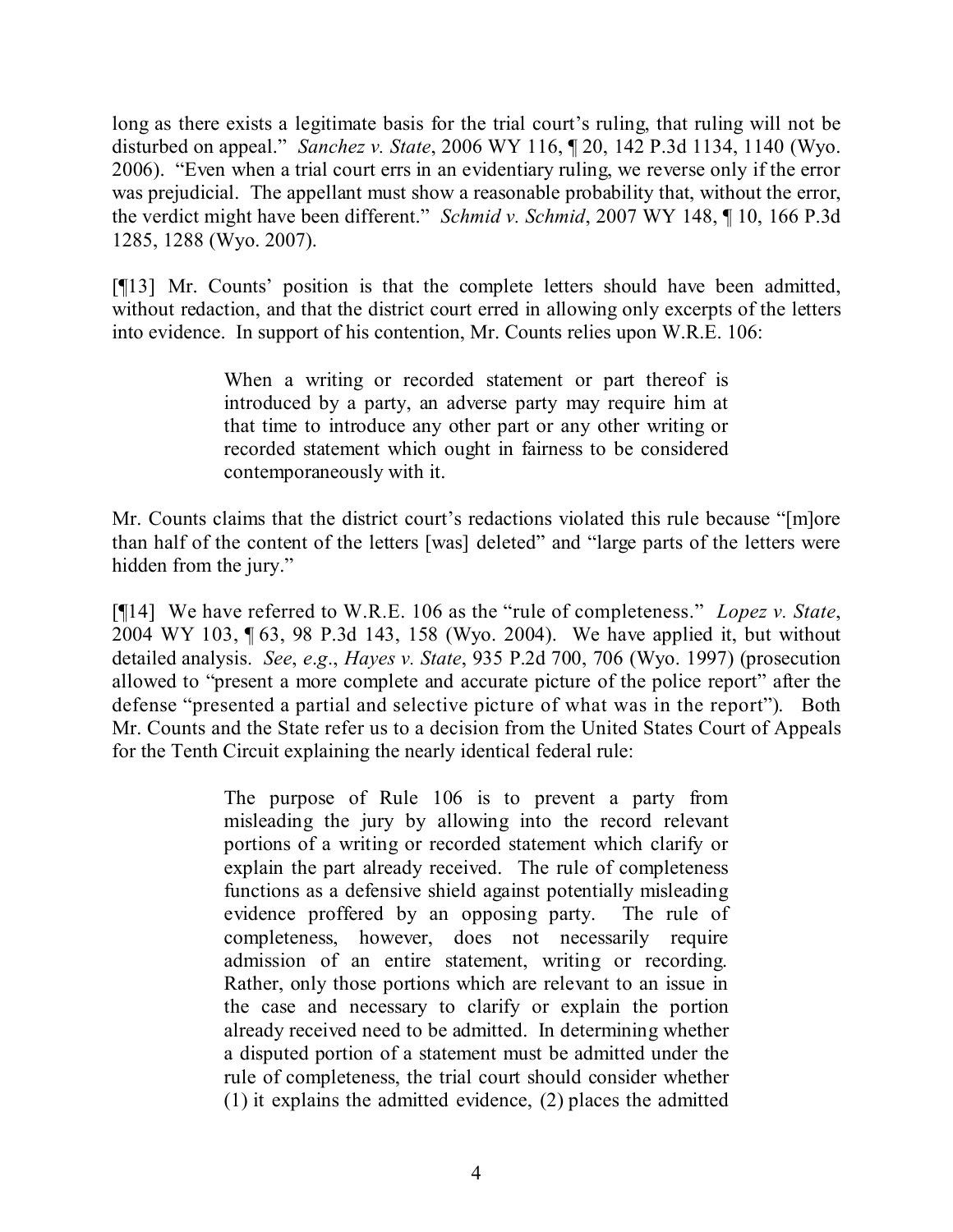evidence in context, (3) avoids misleading the jury, and (4) insures fair and impartial understanding of the evidence.

United States v. Lopez-Medina, 596 F.3d 716, 735 (10<sup>th</sup> Cir. 2010) (internal citations and punctuation omitted). We find the Tenth Circuit's analytical framework to be useful, and will apply it to Mr. Counts' case.

[¶15] As noted above, the prosecution informed the district court of its intent to offer excerpts of the letters, and Mr. Counts objected. After considering the parties' positions, the district court ruled that excerpts of the letters could be admitted into evidence, with certain inadmissible information redacted. Prior to trial, the district court held a hearing in which it reviewed in detail the excerpted letters the prosecution intended to offer. It considered the objections offered by Mr. Counts, and additional portions of the letters Mr. Counts asked to be included.<sup>1</sup> After going through the letters paragraph by paragraph, the district court agreed in many instances to include the additional material suggested by Mr. Counts. However, it ruled that three types of information from the letters were inadmissible and would be redacted: (1) references to the fact that Mr. Counts could be sentenced to life in prison; (2) parts of the letters that the district court found to be "self-serving" and "vouching;" and (3) the fact that some of BP's statements were made directly to the District Attorney and the Public Defender, the attorneys involved in the case. Mr. Counts argues on appeal that it was error to exclude these three types of information, and we will consider each type in turn.

[¶16] To illustrate the district court's exclusion of information about the potential life sentence and the self-serving and vouching information, the following is a portion of one of the letters Mr. Counts wrote. The stricken-through text is that redacted by the district court before admitting the letter into evidence:

> Don't text any of this to her, but tell her that if she doesn't want me to do life she needs to admit to kicking the door open herself earlier in the day and she was afraid to tell the truth because she doesn't want her parents to find out because she is afraid of losing her children her place to live and her stepdad is violent to her. She also needs to admit to getting high with Jared and Dusty that night, she cannot get into trouble for this. I talked with my lawyer and there is no

 $<sup>1</sup>$  We note that these hand-written letters are very difficult to decipher in some places. The prosecutor,</sup> defense counsel, and the district court put substantial efforts into interpreting the letters, identifying the portions each side wanted to be accepted or excluded as evidence, and preparing excerpted versions of the letters to use as evidence. We commend their thorough efforts to resolve a difficult evidentiary problem.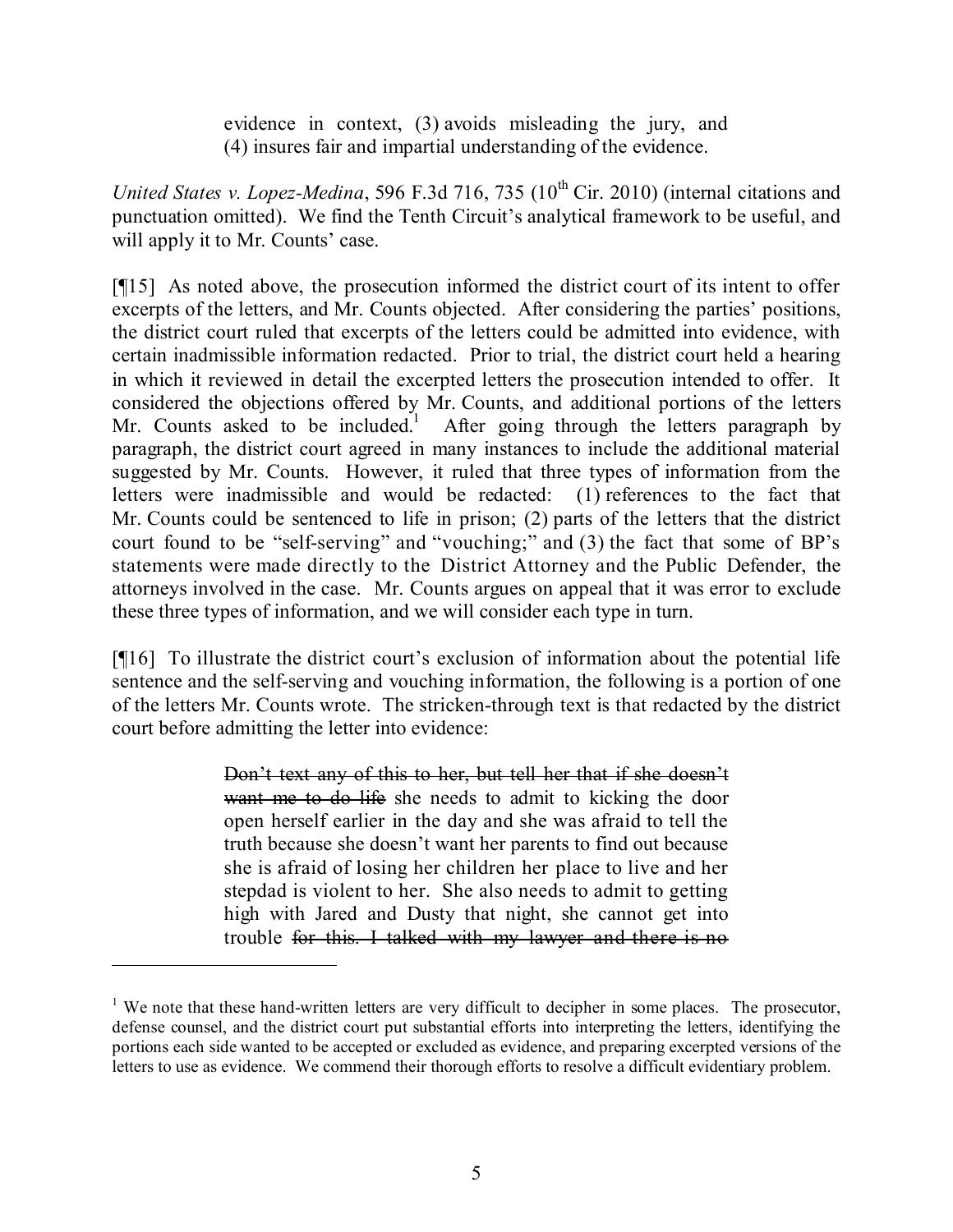possession by consumption law in Wyo. unless on probation or parole. Again that she doesn't want for her parents to find out.

She has already told my lawyer the truth about me not having a knife, and she admitted the \$\$ was mine, and she told my lawyer straight up that I did not kidnap her.

 $\lceil \cdot \cdot \rceil$  The district court redacted the text in the first paragraph ("Don't text any of this to her, but tell her that if she doesn't want me to do life") because it referred to Mr. Counts' potential life sentence. Mr. Counts concedes that sentencing is the sole prerogative of the court, and the potential sentence is generally irrelevant to the jury's consideration of the facts. In his particular case, however, he asserts that this information was necessary to help explain why he wrote the letters.

[¶18] To understand this argument, it is important to consider the basis on which all of the letters were admitted into evidence. The prosecution asserted that Mr. Counts' letters reflected efforts to convince BP to fabricate false testimony, and were evidence of Mr. Counts' "consciousness of guilt." "We have followed the principle that evidence of an attempt to fabricate evidence is particularly harmful to a defendant since it is an incriminating circumstance inconsistent with innocence and tends to show consciousness of guilt." *Miller v. State*, 830 P.2d 419, 427 (Wyo. 1992); *see also Garza v. State*, 2010 WY 64, **[8, 231 P.3d 884, 887 (Wyo. 2010).** Mr. Counts countered that he was not trying to get BP to make up false evidence, but instead, that he was encouraging her to tell the truth. Thus, he contended, the letters "were not the result of a consciousness of guilt but rather of a consciousness of the monstrous penalties inevitable upon a mistaken finding of guilt." The jury needed to consider the evidence that he knew he was facing a life sentence, Mr. Counts asserts, in order to evaluate whether the letters reflected his consciousness of guilt or his fear of unjustified punishment. For that reason, he contends, information regarding his potential life sentence was relevant and should have been admitted. In terms of the Tenth Circuit's analytical framework, Mr. Counts contends that this information was necessary to explain the admitted evidence and place it in context. *Lopez-Medina*, 596 F.3d at 735.

[¶19] In addition to the fact that evidence about potential penalties is generally inadmissible, the district court articulated two reasons for excluding references to life imprisonment. First, presenting evidence of the severe punishment faced by Mr. Counts could lead the jury to base its decision on improper grounds. As the district court observed, that could work against Mr. Counts if the jury felt antipathy for him, or in his favor if they felt sympathetic. Second, Mr. Counts faced a potential life sentence only because he was charged as an habitual criminal with prior felony convictions. The statutes explicitly provide that the jury must consider the current charges first, and then consider the previous convictions only if the defendant is convicted of the underlying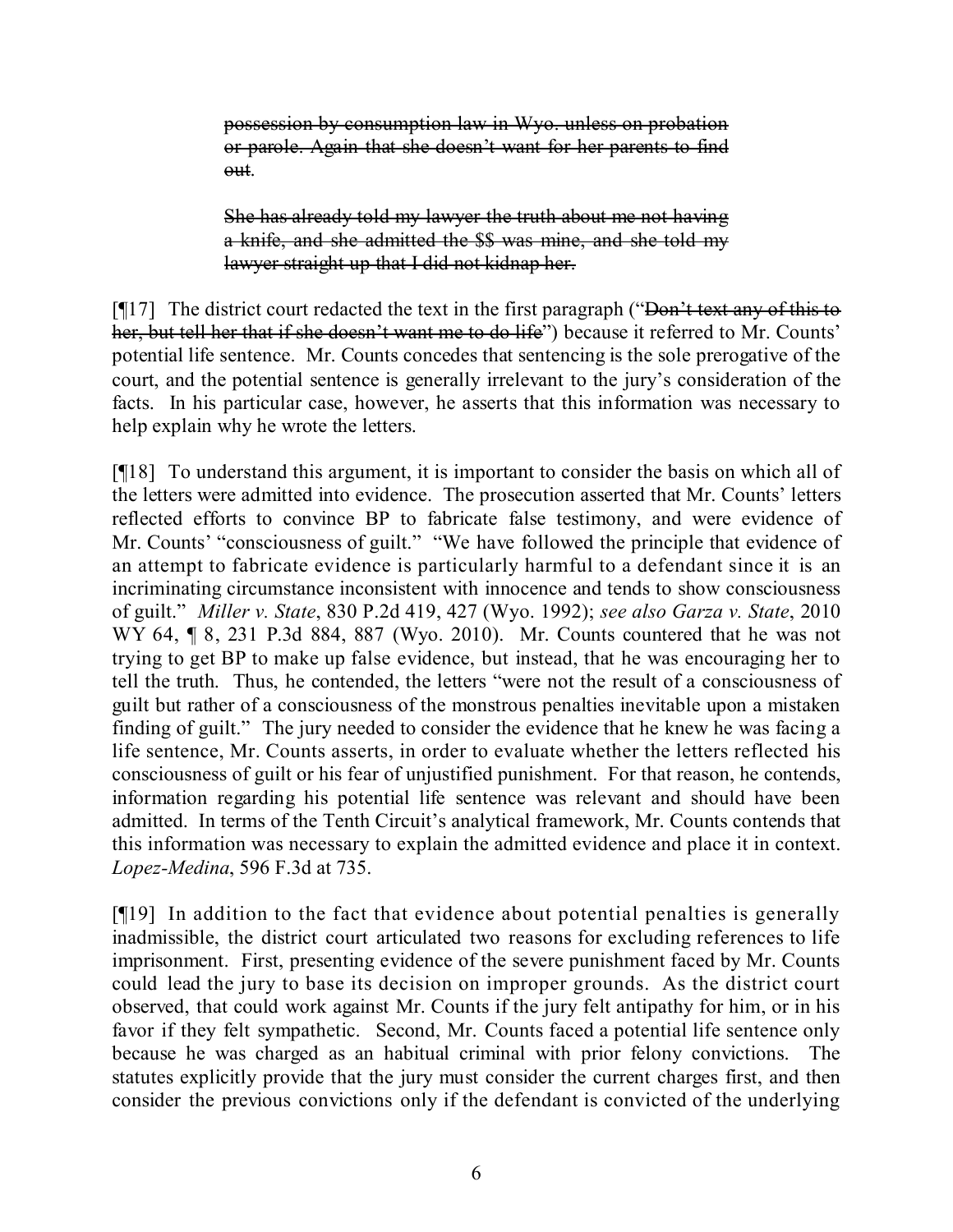charges. Wyo. Stat. Ann. § 6-10-203. The fact that bifurcated proceedings are required by statute in an habitual criminal case further indicates that the jury should not be informed that Mr. Counts faced a potential life sentence as they considered the current charges against him during the first phase of the trial. We believe that these considerations provide a reasonable and legitimate basis for the district court's ruling.

[¶20] Moreover, Mr. Counts has not shown how the jury could have been misled by the redaction of references to a potential life sentence. In his testimony, Mr. Counts had the opportunity to offer his explanation of the reason he wrote the letters: "Because I'm scared to death for  $my - I'm$  scared the amount of time that I could get and I just want people to tell the truth." Based on this evidence, defense counsel argued to the jury that Mr. Counts made the statements out of fear of unjust punishment, as he now argues on appeal. It was unnecessary to specify precisely what that punishment might be, and accordingly, specific references to potential life sentences were unnecessary to explain the letters or place them in context. Because the information could have improperly influenced the jury, and because the references to a life sentence were unnecessary to explain the letters, we cannot say that the district court's decision to redact this information was unreasonable under the circumstances.

 $[921]$  The district court redacted the information in the third paragraph ("She has already" told my lawyer the truth about me not having a knife, and she admitted the \$\$ was mine, and she told my lawyer straight up that I did not kidnap her.") on the basis that it was "self-serving" and "vouching." Mr. Counts asserts that testimony is often self-serving, and indeed, it may be offered by a defendant for precisely that reason. "That his testimony is self-serving is obvious, but it does not necessarily mean that it should be rejected. Rather, it should be weighed with the other evidence." *Wilkins v. State*, 2005 WY 2,  $\P$  10, 104 P.3d 85, 90 (Wyo. 2005). Mr. Counts contends that it was improper for the district court to exclude testimony just because it was self-serving. As to vouching, Mr. Counts concedes that, as a general rule, it is improper to vouch for the credibility of another witness through argument or testimony. *Foster v. State*, 2010 WY 8, ¶ 28, 224 P.3d 1, 13 (Wyo. 2010). His position is, however, that the redacted portions of the letter did not constitute improper vouching.

[¶22] Mr. Counts asserts that only certain types of vouching evidence are inadmissible: a prosecutor may not vouch for the veracity of a witness, *Guy v. State*, 2008 WY 56, ¶ 20, 184 P.3d 687, 694 (Wyo. 2008); a witness may not give opinions about the truthfulness of other witnesses, *Drury v. State*, 2008 WY 130, ¶ 10, 194 P.3d 1017, 1020 (Wyo. 2008); and expert witnesses may not give opinions about the credibility of other witnesses. *Large v. State*, 2008 WY 22, ¶ 18, 177 P.3d 807, 813 (Wyo. 2008). Mr. Counts claims that the language redacted from his letter is a different type of vouching. It was not vouching by a prosecutor or an expert. He also contends that it was not meant to bolster the credibility of BP, but only to indicate that Mr. Counts agreed with certain statements made by her. As Mr. Counts argues in his brief, "If two witnesses"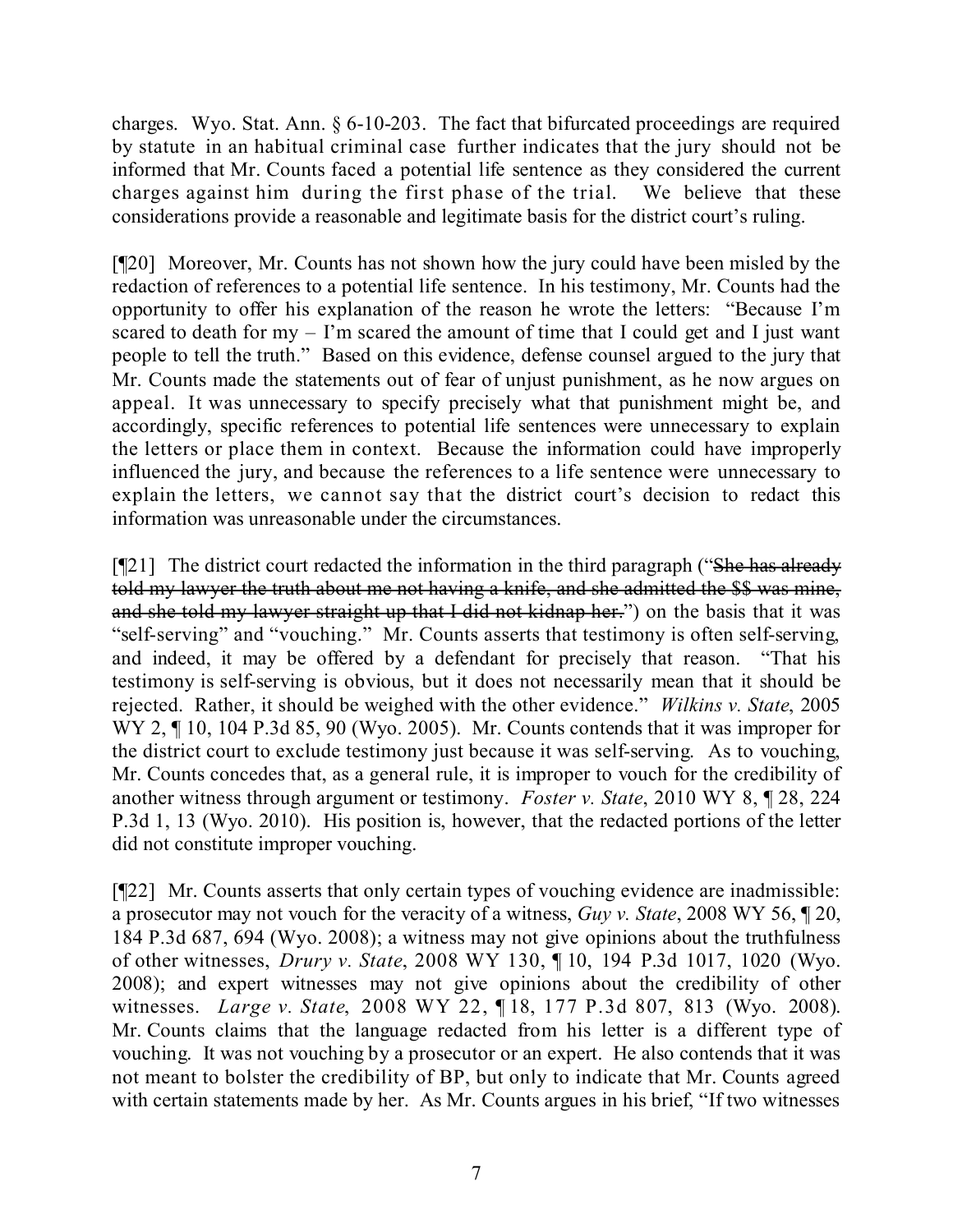saw the same car wreck and the second witness to testify stated that what the first witness had said was true, that would not be improper vouching. That would be agreement."

[¶23] Mr. Counts' argument may be correct, but again, he has failed to demonstrate how he was prejudiced by the district court's decision to redact this language. The redacted language did no more than repeat other evidence heard by the jury during trial. BP testified to her previous statements that Mr. Counts did not have a knife, that the money belonged to Mr. Counts, and that Mr. Counts did not kidnap her. Mr. Counts also testified, in substance, that he had no knife, that the money was his, and that he did not kidnap BP. The redacted language did no more than reiterate that Mr. Counts agreed with BP's prior statements. Because the redacted information was merely cumulative, the district court did not abuse its discretion in redacting it from the letter.

[¶24] Mr. Counts' third objection is that the district court redacted that BP had made some of her statements directly to the District Attorney and some directly to the Public Defender. The district court was concerned that allowing this information into evidence might force the attorneys involved in the case to testify as witnesses to these statements. To avoid that potential problem, the district court substituted language indicating that statements made to the prosecutor had been made to "law enforcement," and statements made to the public defender had been made to "my investigator." To illustrate, the following is an excerpt from a letter admitted into evidence. References to the prosecutor and the public defender, those deleted by the district court, are stricken through, and the substituted language appears within brackets:

> Just ask her, do not threaten her or anything ok, promise me. Ask her to write a letter, in that letter she needs to admit to lying about me taking her \$, she needs to admit it was mine, she needs to admit to how the back door was opened, or at least I didn't kick it open, everything she has told my lawyer [my investigator] and the D.A. [law enforcement].

> Nothing that hurts me, keep it vague except to the points, I didn't have a knife, I didn't threaten the two guys, I didn't kidnap her, I didn't hold her against her will, I never told her she couldn't leave, she walked on her own in front of me into her house. I asked the guys to leave, I never threatened her. She needs to make clear all of the points she has already made clear to <del>my lawyer</del> [my investigator] and the D.A. [law enforcement].

[¶25] Mr. Counts' argument on appeal is that BP had made several different statements, and the substituted language created confusion about which statements were being referred to in the letters. The redacted language was needed, Mr. Counts contends, in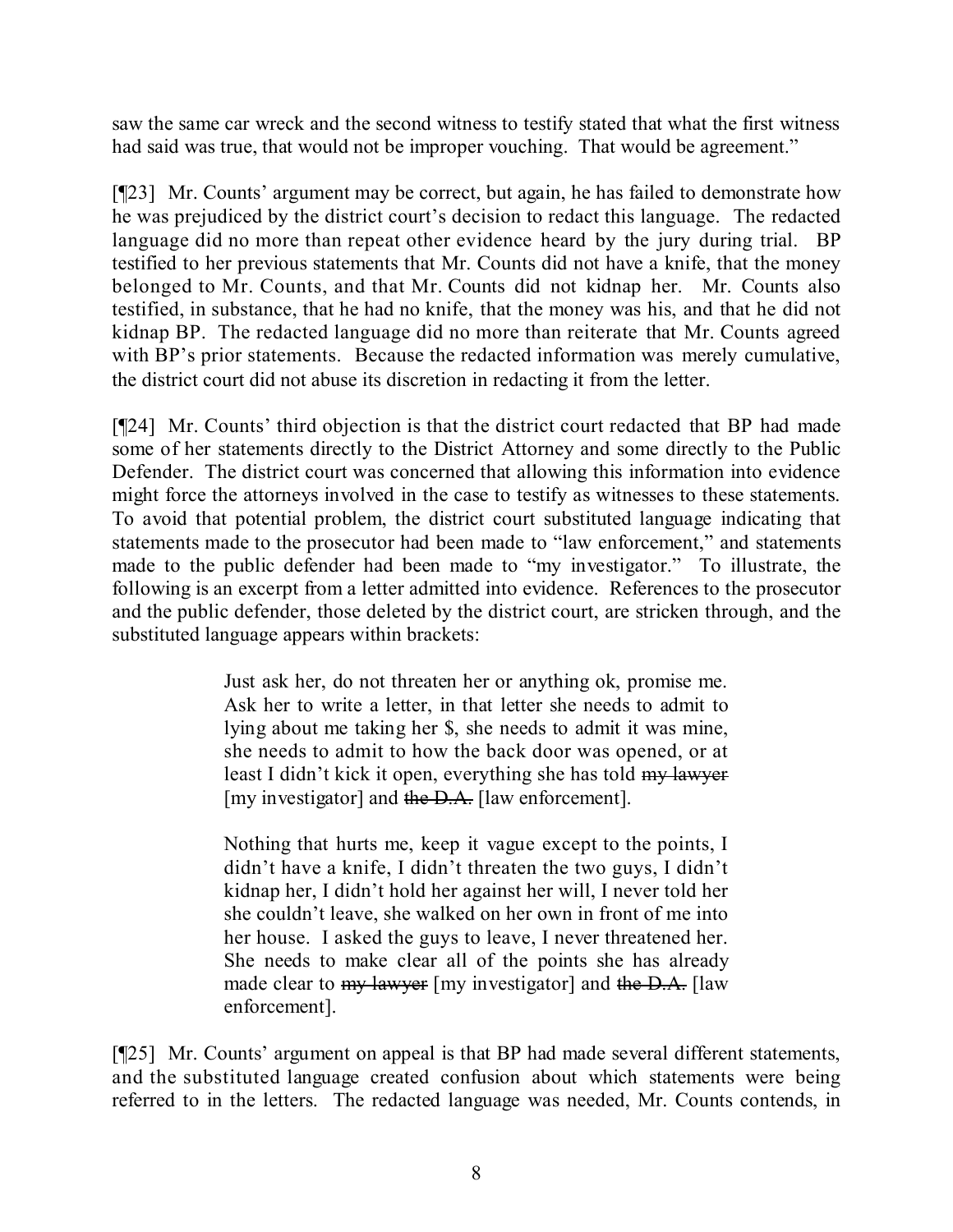order to avoid confusing the jury. This argument is unpersuasive because the letter itself did not specify which particular statements were being discussed. It referred only to what BP "has told my lawyer and the D.A.," without indicating any dates, locations, or other details about any particular statements. If the letter was vague, the substituted language preserved that vagueness, but did not cause confusion or mislead the jury.

[¶26] The district court decided to insert the substitute language in order to avoid the possibility of calling the District Attorney and Public Defender as witnesses in the trial they were conducting. We tend to agree with Mr. Counts that this was unnecessary. BP was examined and cross-examined about her various statements, and informed the jury that she had at times spoken directly to the District Attorney and the Public Defender. The district court's ruling about the substitute language was made in advance of BP's testimony, but it was easy to anticipate that she would be thoroughly questioned about her various statements. Because the jury was going to learn that BP had spoken to the District Attorney and Public Defender, it was unnecessary to insert the substitute language in the letters.

[¶27] But even if we disagree with the district court's ruling, we reverse only if the error was prejudicial. *Schmid*, ¶ 10, 166 P.3d at 1288. As discussed previously, the substituted language did not confuse the jury any more than the actual language of the letter would have done. The substituted language was not misleading, as the evidence demonstrated that "law enforcement" personnel were present when BP made her statements to the District Attorney, and that an "investigator" was present when BP made her statements to the Public Defender. Mr. Counts has not shown any probability that the verdict might have been different if the language had not been substituted. We therefore conclude that the error, if any, was harmless.

## *Issue 2: Cross-examination of victim*

[¶28] At some point before trial, Mr. Counts learned that the victim, BP, might be working for the Wyoming Division of Criminal Investigation (DCI). During crossexamination of BP, defense counsel informed the district court that she wanted to question BP about this. She asserted that evidence of BP's employment with law enforcement might suggest bias on BP's part, and that it was relevant to the issue of BP's credibility.

[¶29] The district court initially ruled that BP's employment with DCI was not, by itself, relevant evidence:

> [T]o the extent that she has pending charges . . . or has reason to believe that the State has threatened to charge her with something, that would be relevant. . . . But the focus is, is, does she have a reason to cooperate and testify a certain way.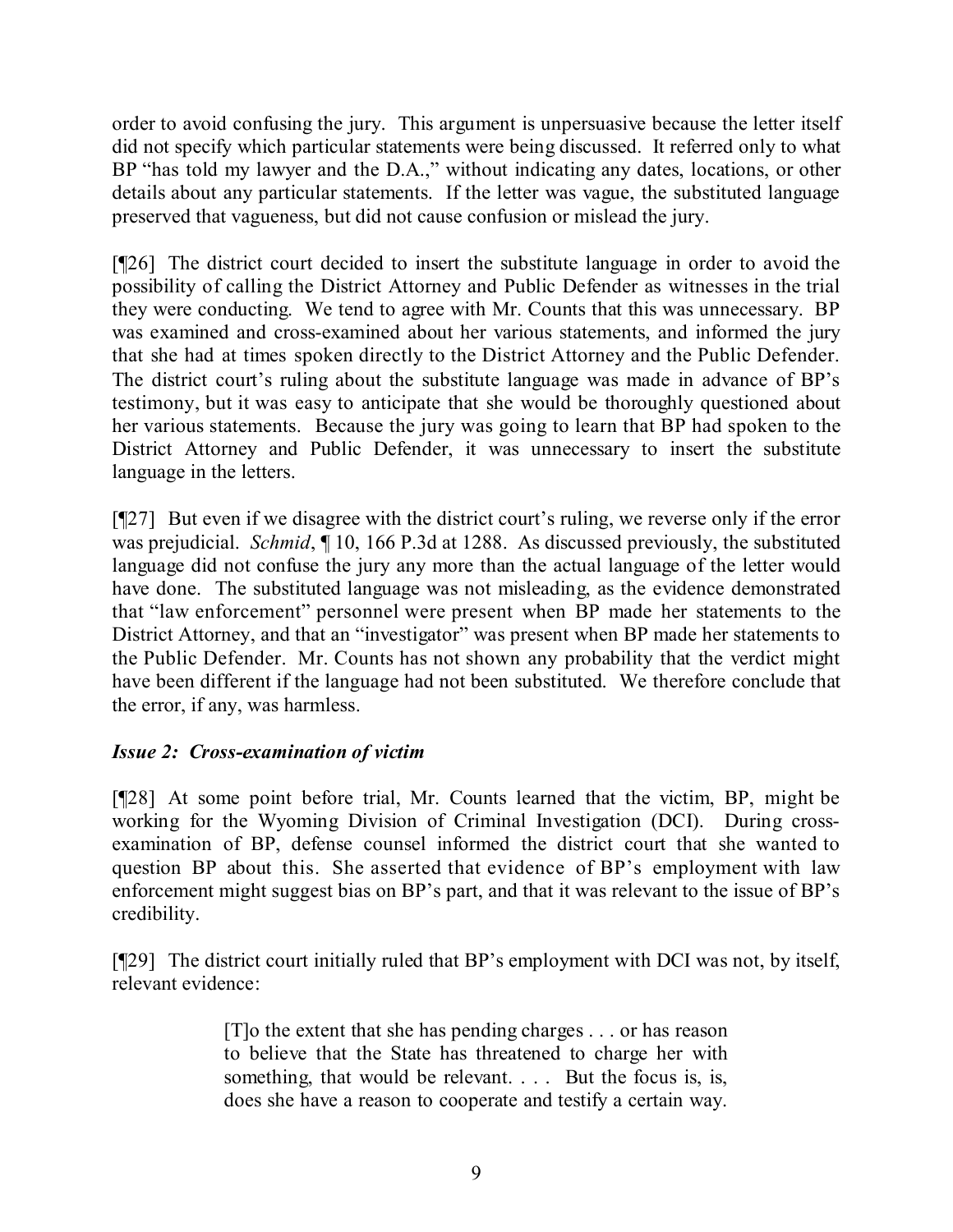And if there is motive for that or reason for that, then that can be explored.

But to the extent that she has offered to go to work for the DCI, that is not relevant. . . . Because what I see is probative is, if she believes that the [prosecution] is sitting here with charges in its pocket pending this proceeding . . . that her testimony is being compromised for that, that's relevant and that's probative and I'll allow the inquiry there.

To determine whether BP was facing charges that might influence her testimony, the district court allowed BP to be questioned outside the presence of the jury. BP confirmed that she had worked for DCI. However, she testified that she was unaware of any charges pending against her, she had not been threatened with any charges, and to the best of her knowledge, she was not under criminal investigation by any state or federal agency. Based on this testimony, the district court maintained its ruling that questions concerning her employment by DCI would not be allowed.

[¶30] Mr. Counts challenges that ruling on appeal. He maintains that the evidence was relevant because, even if there were no charges pending against her, BP's employment with DCI could indicate a general bias in favor of law enforcement. The jury should have been able to consider this potential bias as it analyzed the credibility of BP's testimony against Mr. Counts. Moreover, he claims that the district court's exclusion of this evidence impinged upon his constitutional right to confront witnesses against him. "The primary right secured by the Confrontation Clause of the United States and Wyoming Constitutions is the right of cross-examination." *Miller v. State*, 2006 WY 17, ¶ 8, 127 P.3d 793, 796 (Wyo. 2006).

[¶31] "A district court's limitation on a defendant's constitutional right to confrontation is a question of law which we review *de novo*. Restrictions on a defendant's right to confront witnesses are subject to harmless error analysis." *Downing v. State*, 2011 WY 113, ¶ 11, 259 P.3d 365, 368 (Wyo. 2011) (internal citation omitted), citing *Hannon v. State*, 2004 WY 8, ¶ 11, 84 P.3d 320, 328 (Wyo. 2004). "[T]he correct inquiry is whether, assuming that the damaging potential of the cross-examination were fully realized, a reviewing court might nonetheless say that the error was harmless beyond a reasonable doubt." *Hannon*, ¶ 25, 84 P.3d at 332, quoting *Olden v. Kentucky*, 488 U.S. 227, 232, 109 S.Ct. 480, 483, 102 L.Ed.2d 513 (1988).

[¶32] We have previously noted the importance of a defendant's right to test the credibility of a witness by exploring possible sources of bias.

> The confrontation clause of the sixth amendment guarantees defendants in criminal cases the right "to be confronted with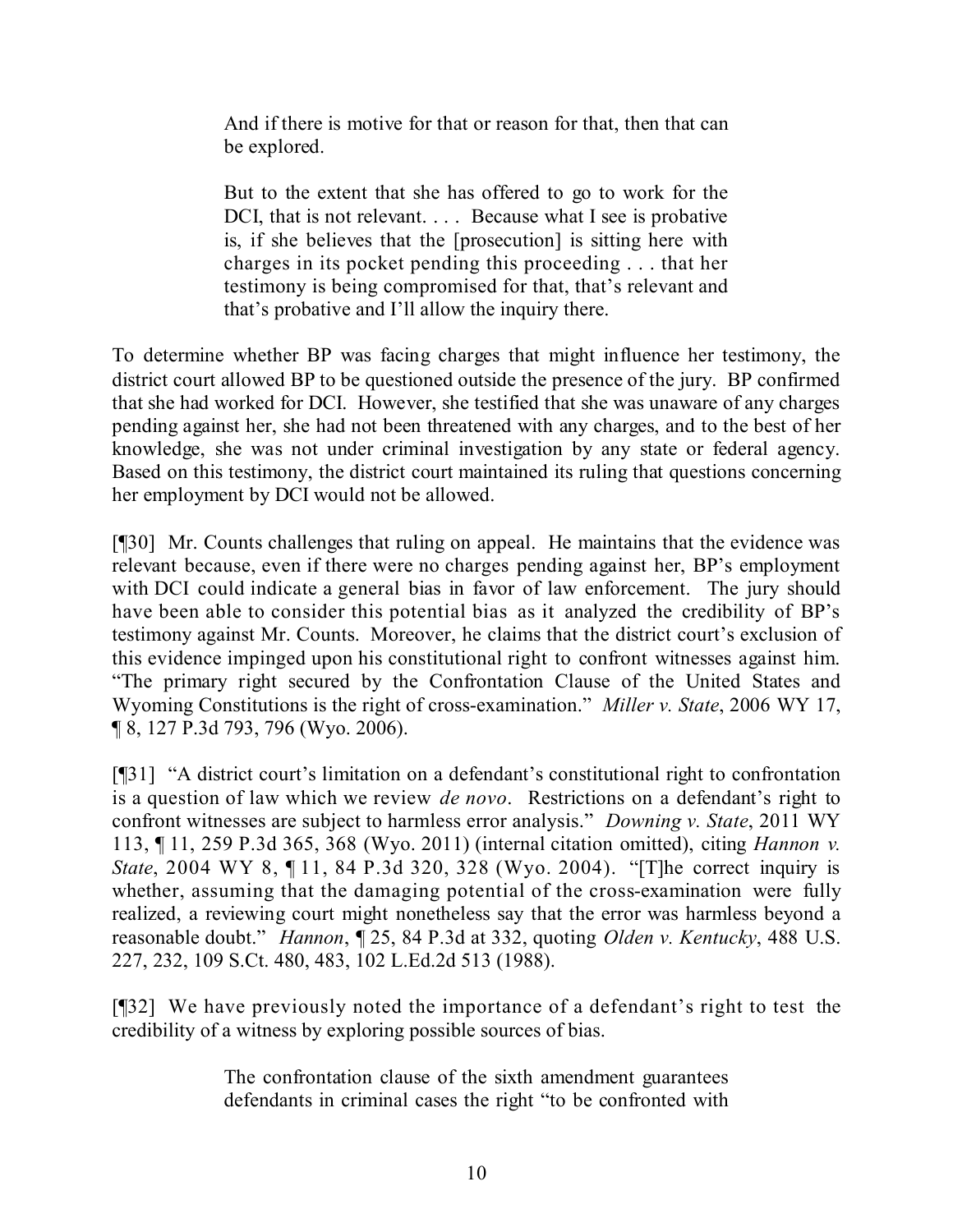the witnesses against" them. Its main purpose is to provide defendants with the opportunity for effective crossexamination. One of the most important aspects of the right of cross-examination is attacking the witness' credibility and the truth of the testimony. Credibility may be tested by interrogation that attempts to reveal possible biases, prejudices, or ulterior motives.

Defense counsel should ordinarily be given wide latitude when cross-examining a witness about credibility or bias. Counsel should be allowed to "expose to the jury the facts from which jurors, as the sole triers of fact and credibility, could appropriately draw inferences relating to the reliability of the witness." The trial court, however, retains discretion to reasonably limit cross-examination to prevent, among other things, questioning that is repetitive or of marginal relevance.

*Hannon*, ¶ 22, 84 P.3d at 331-32, quoting *United States v. DeSoto*, 950 F.2d 626, 629  $(10^{th}$  Cir. 1991).

[¶33] Given the wide latitude afforded to defendants when cross-examining a witness about bias, we conclude that evidence about BP's employment by DCI was relevant. "Relevant evidence" is broadly defined to mean "evidence having any tendency to make the existence of any fact that is of consequence to the determination of the action more probable or less probable than it would be without the evidence." W.R.E. 401. If BP worked for a law enforcement agency, that would have at least some tendency to make it more probable that she held a bias in favor of law enforcement. That potential bias, in turn, could cause the jury to question the credibility of her testimony against Mr. Counts. The partiality of a witness is "always relevant as discrediting the witness and affecting the weight of his testimony." 3A Wigmore, *Evidence* § 940, at 775 (Chadbourn rev. 1970). Accordingly, we conclude that evidence of BP's employment with DCI was relevant, and that the district court erred in prohibiting cross-examination about that employment.

[¶34] We must next consider whether the error was harmful to Mr. Counts' defense.

An error is harmful if there is a reasonable possibility that the verdict might have been more favorable to the defendant if the error had never occurred. To demonstrate harmful error, the defendant must show prejudice under circumstances which manifest inherent unfairness and injustice or conduct which offends the public sense of fair play.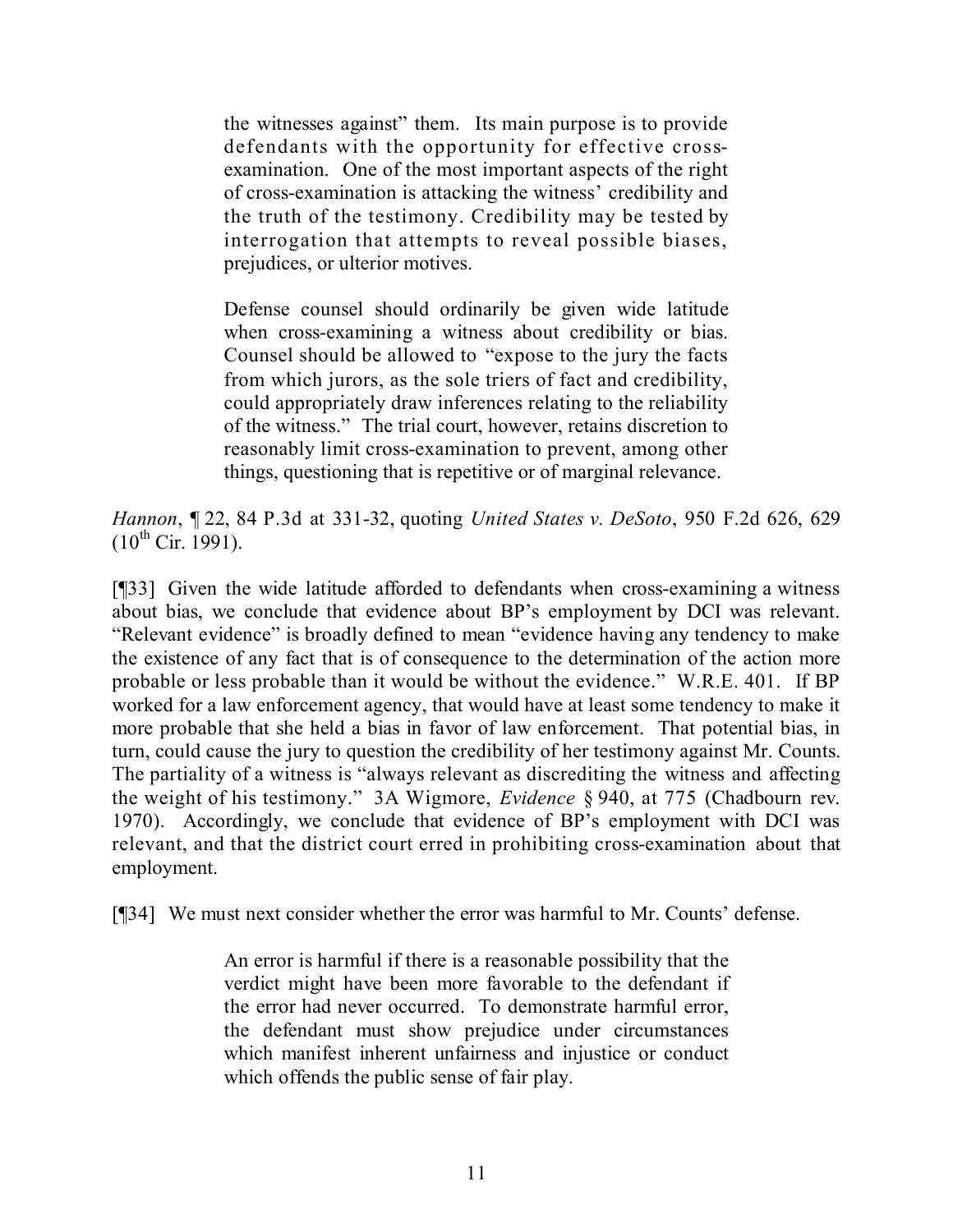*Dysthe v. State*, 2003 WY 20, ¶ 10, 63 P.3d 875, 881 (Wyo. 2003) (quotation marks omitted). Because Mr. Counts claims error of a constitutional nature, we must reverse unless we conclude that the error was harmless beyond a reasonable doubt. *Hannon*, ¶ 25, 84 P.3d at 332.

> Whether such an error is harmless in a particular case depends upon a host of factors, all readily accessible to reviewing courts. These factors include the importance of the witness' testimony in the prosecution's case, whether the testimony was cumulative, the presence or absence of evidence corroborating or contradicting the testimony of the witness on material points, the extent of cross-examination otherwise permitted, and, of course, the overall strength of the prosecution's case.

*Id*., ¶ 25, 84 P.3d at 332-33, quoting *Olden*, 488 U.S. at 233, 109 S.Ct. at 484.

[¶35] Mr. Counts contends that BP was "critically important," as she was the only witness to what occurred between her and Mr. Counts inside the house after Mr. Gilstrap and Mr. Thomas left. That is not entirely accurate, because Mr. Counts testified in his own defense, and related his version of what happened inside the house. More significant, key parts of BP's testimony about what happened in her basement bedroom were corroborated by physical evidence and the testimony of other witnesses. For example, her testimony that Mr. Counts hit and choked her was corroborated by physical evidence, including photographs from that night showing fresh bruises on BP's head and neck and long scratches around her throat. Mr. Gilstrap, Mr. Thomas, and several neighbors testified about Mr. Counts chasing BP out the front door, grabbing her by the hair and neck, and dragging her back into the house against her will. The police telephoned and asked Mr. Counts to come out with BP, and Mr. Counts refused. BP was an important witness, but given the other evidence, we do not agree that she was "critically important" to the prosecution's case.

[¶36] As noted above, BP's testimony about Mr. Counts breaking in the back door was corroborated by other testimony, and in addition, by physical evidence such as a shoe print on the door that was consistent with the shoes Mr. Counts wore that night. Her testimony about Mr. Counts chasing her out the front door and dragging her back into the house was corroborated by several witnesses. Her testimony about what happened later inside the house was corroborated by physical evidence. Her testimony about Mr. Counts throwing things at her was corroborated by the presence in her room of a broken remote control device and compact disks broken into "little shards" among the other "debris."

[¶37] Counsel for Mr. Counts engaged in extensive cross-examination of BP, much of which was aimed directly at the issue of her credibility. BP admitted that she had given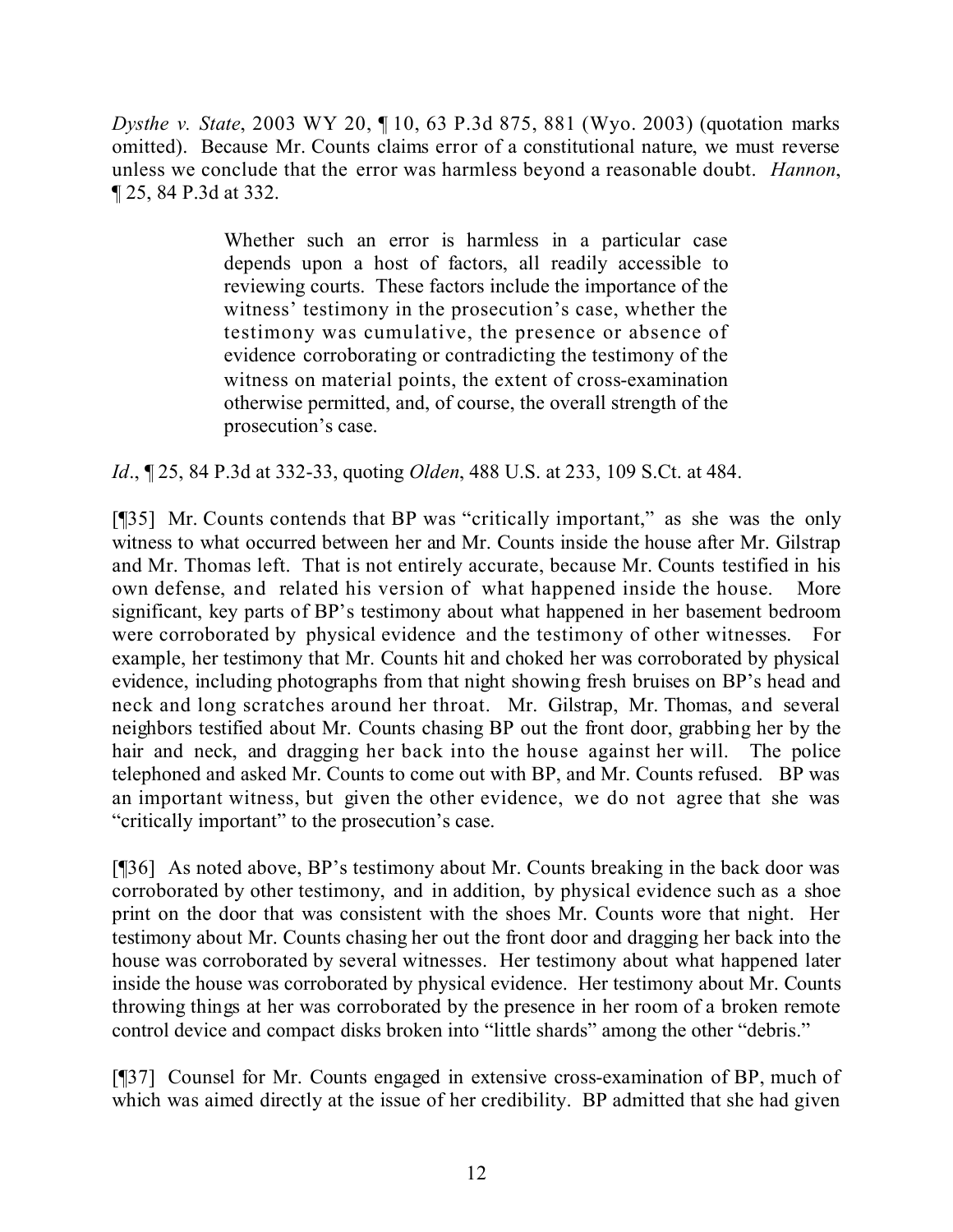inconsistent and changing statements to the police, the public defender's office, and the district attorney's office. She admitted that she might tend to lie if she felt she was in trouble. She was confronted with many inconsistencies between her testimony and that of other witnesses, including, for example, her testimony that she did not see a knife compared to the testimony of Mr. Gilstrap and Mr. Thomas that Mr. Counts was holding a knife when he broke in the back door. Over the objection of the prosecutor, BP admitted that she had a tendency to "dramatize things," and had made a statement that she might be making "a bigger deal . . . than it was" out of the incident. Given defense counsel's thorough cross-examination of BP on questions relating to her credibility, plus other evidence that allowed the jury to evaluate her potential bias, we cannot perceive how evidence concerning her employment with DCI could have had any effect on the jury's verdict. Our conclusion is that the district court's error in excluding evidence about BP's employment by DCI was harmless beyond a reasonable doubt.

### *Issue 3: Bill of particulars*

[¶38] Soon after Mr. Counts was charged and arraigned, he filed a Motion for a Bill of Particulars. The State provided some information in response, but not everything that Mr. Counts sought. At a pretrial hearing, the district court required the State to provide certain additional information, but denied Mr. Counts' motion in other respects. Mr. Counts challenges that ruling on appeal.

[¶39] This is an issue we review *de novo*.

An accused has a constitutional right to notice of the charges against him to allow him a fair opportunity to defend against the charges. United States Constitution, Sixth Amendment; Wyo. Const. art. 1 § 10. *See also*, W.R.Cr.P. 3; *Derksen v. State*, 845 P.2d 1383, 1388-89 (Wyo. 1993). Because the right to notice of criminal charges is of constitutional magnitude and the determination on the adequacy of the notice is a question of law, we review the issue *de novo*. *See*, *e.g.*, *Pena v. State*, 2004 WY 115, ¶ 7, 98 P.3d 857, 862 (Wyo. 2004).

*Heywood v. State*, 2009 WY 70, ¶ 4, 208 P.3d 71, 72 (Wyo. 2009), quoting *Barker v. State*, 2006 WY 104, ¶ 14, 141 P.3d 106, 112 (Wyo. 2006).

[¶40] In his motion, Mr. Counts sought the following information:

With respect to Count III, the defendant is charged with kidnapping and alleges both confinement and removal. Again, the defense respectfully requests that the State be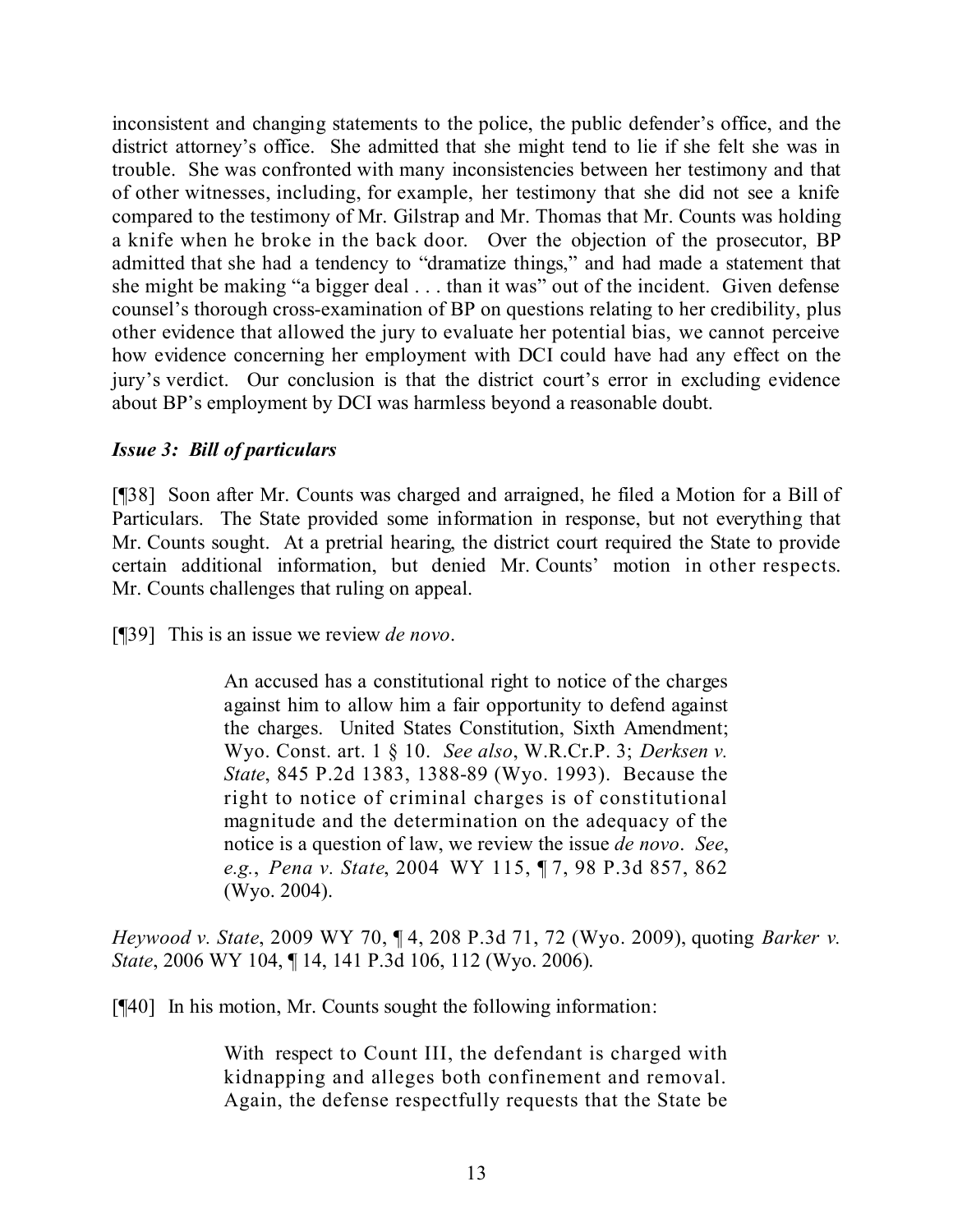required to inform the Court and defense if it is proceeding on both theories and if so, where was the alleged victim removed from and/or confined. Further, the State should also be required to inform the Court and the Defense of the facts to support the intent to inflict bodily injury and/or what acts constituted the alleged terrorization.

The State responded that it alleged the victim was both removed and confined. The State declined to provide the other information sought by Mr. Counts, contending that it was not required to "disclose factual theories as to what constitutes confinement, removal, terrorizing, or inflicting bodily injury." The district court generally upheld the State's position.

[¶41] "The function of a bill of particulars is 'to make more specific the general allegations in the information to enable the defendant to prepare his defense and avoid being surprised at the trial.'" *Heywood*, ¶ 5, 208 P.3d at 72, quoting *Booth v. State*, 517 P.2d 1034, 1036 (Wyo. 1974). *See also* Charles A. Wright and Andrew D. Leipold, *Federal Practice and Procedure: Criminal* § 130, at 656 (4<sup>th</sup> ed. 2008). On appeal, Mr. Counts claims that the district court erred in not requiring the State to disclose the location from which the victim was removed or in which she was confined. However, the record demonstrates that the State's failure to specify the location did not cause any confusion or surprise. During the hearing, defense counsel conceded that she already knew this information: "I understand the theory under which they are proceeding, that she's removed from outside by a truck and then taken in this home where I assume the State will allege she's confined." The State's failure to specify the location in a bill of particulars did not hinder Mr. Counts in the preparation of his defense.

[¶42] Mr. Counts also argues that the State should have supplied "the facts to support the intent to inflict bodily injury and/or what acts constituted the alleged terrorization." While we have recognized that a bill of particulars is designed to make the general allegations of the charging documents more specific, we have also explained that "a bill of particulars is inappropriate for obtaining evidence, facts, theories, and strategies." *Jansen v. State*, 892 P.2d 1131, 1141 (Wyo. 1995). *See also* Wright & Leipold*, supra*, at 668-69 ("Many courts have said that a bill of particulars may not call for evidentiary matter or a detailed preview of the government's trial evidence.").

[¶43] In general, the State is not required to provide additional information in a bill of particulars if the charging documents or other disclosures by the State adequately identify "the nature of the offense, the place where it is alleged offenses were committed, the period of time covered thereby, as well as the specific statutes which it was claimed appellant violated." *Vernier v. State*, 909 P.2d 1344, 1352 (Wyo. 1996). In Mr. Counts' case, the listed items were fully covered in the Information and its supporting affidavit. The district court did not err in denying Mr. Counts' request for additional factual details.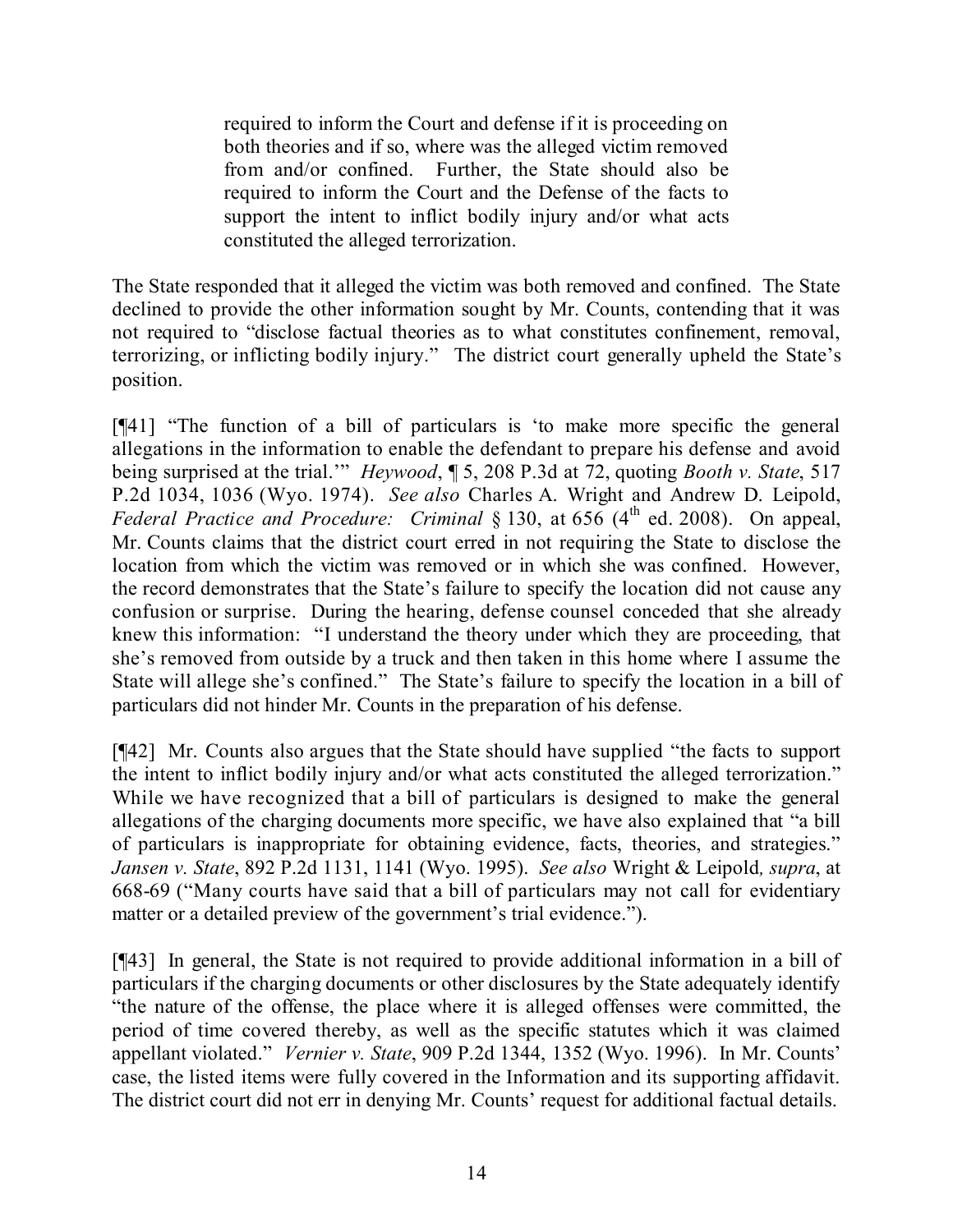#### *Issue 4: Jury instructions*

[¶44] Mr. Counts asserts that the jury instructions "failed to inform the jury of what was required to constitute kidnapping." Because the instructions were not objected to at trial, we review for plain error.

> To demonstrate plain error, an appellant must show: 1) the record clearly reflects the incident urged as error; 2) a violation of a clear and unequivocal rule of law; and 3) that the appellant was materially prejudiced by the denial of a substantial right. *Causey v. State*, 2009 WY 111, ¶ 18, 215 P.3d 287, 293 (Wyo. 2009).

*Jones v. State*, 2011 WY 114, ¶ 15, 256 P.3d 527, 533 (Wyo. 2011).

[¶45] The instruction given to the jury in Mr. Counts' case provided as follows:

The elements of the crime of Kidnapping, as charged in Count III in this case, are:

- 1. On or about the  $15<sup>th</sup>$  day of July, 2010;
- 2. In Natrona County, Wyoming;
- 3. The Defendant, CHRISTOPHER RAY COUNTS;
- 4. Unlawfully removed another person from the vicinity where the person was at the time of the removal or unlawfully confined another person;
- 5. With the intent to inflict bodily injury on that person or to terrorize that person.

If you find from your consideration of all the evidence that each of these elements has been proved beyond a reasonable doubt, then you should find the Defendant guilty.

If, on the other hand, you find from your consideration of all the evidence that any of these elements has not been proved beyond a reasonable doubt, then you should find the Defendant not guilty.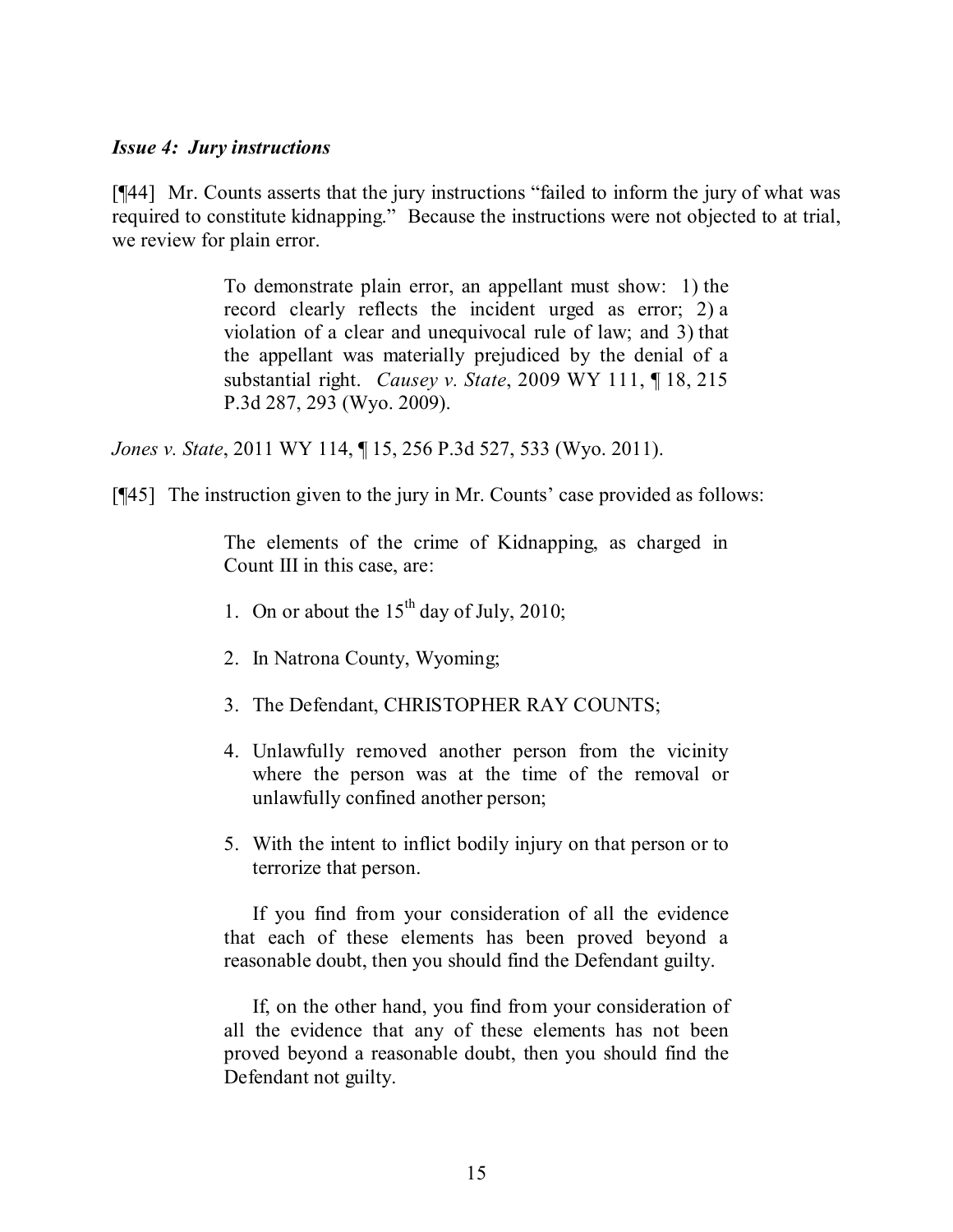Mr. Counts' argument may be fairly summarized as an objection that this instruction failed to define the terms "removed," "vicinity," "confined," and "terrorize."

[¶46] Words in jury instructions "are to be given their plain and ordinary meaning unless otherwise indicated." *Keene v. State*, 812 P.2d 147, 150 (Wyo. 1991). When terms in a jury instruction are to be given their plain and ordinary meaning, there is no need to supply a definition. In *Alcalde v. State*, 2003 WY 99, ¶ 15, 74 P.3d 1253, 1260 (Wyo. 2003), we considered the same kidnapping statute at issue here, and said that the terms "vicinity" and "confined" should be interpreted in accordance with their ordinary usage:

The ordinary meanings of the words are:

**Vicinity** - 1. the quality or state of being near: proximity 2: a surrounding area or district: neighborhood

**Confine** - 1. a: to hold within a location b: imprison 2: to keep within limits

Merriam-Webster's Collegiate Dictionary 1316 and 242  $(10^{th}$ ed. 1998).

(Emphasis in original.) Given the ordinary meanings of these relatively common words, we rejected Mr. Alcalde's claim that the kidnapping statute was unconstitutionally vague. On the same basis, we reject Mr. Counts' claim that these terms had to be defined for the jury in his case.

[¶47] Similarly, we conclude that a definition of the term "remove" was not required. The State's brief quotes this definition from the American Heritage College Dictionary 1177 (4<sup>th</sup> ed. 2002): "1. To move from a place or position occupied: 2. To transfer or convey from one place to another." Given the plain meaning of this ordinary word, the jury did not need a special definition of the term "remove."

[¶48] We have some doubt about the term "terrorize." Mr. Counts points out that we have never offered a definition in any of our decisions. He quotes definitions found in cases from other jurisdictions and sources to the effect that to "terrorize" means to frighten in the extreme, and that terror is a high degree of fear or an intense fright or apprehension.

[¶49] However, the Legislature provided no indication in the statute that the term "terrorize" is to be given any but its ordinary meaning. The State's brief notes this definition of the term "terrorize," also taken from the American Heritage College Dictionary at 1425: "1. To fill or overpower with terror; terrify: 2. To coerce by intimidation or fear." This common meaning is consistent with the definitions provided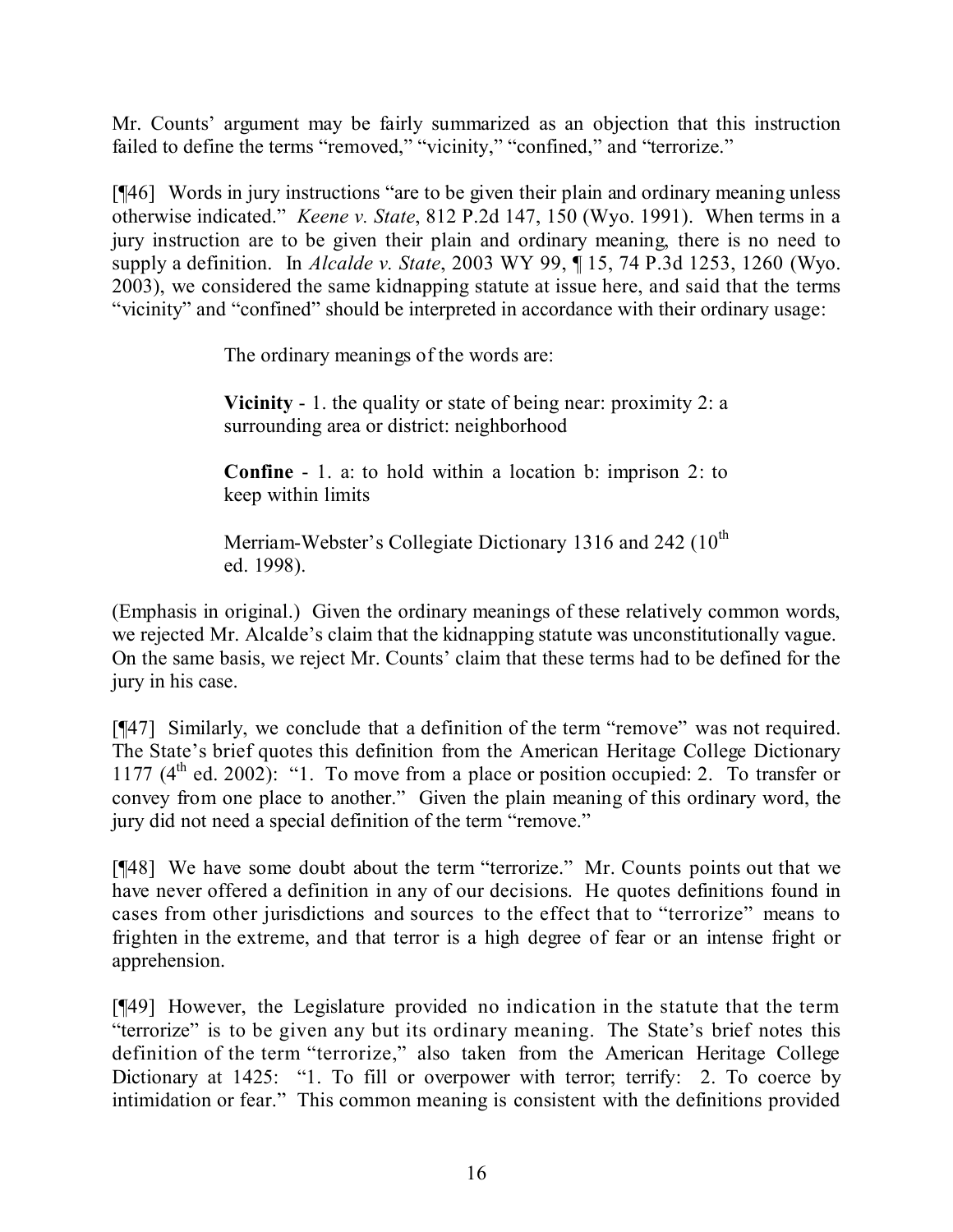by Mr. Counts. Given this common meaning, we also conclude that the district court did not commit plain error when it failed to define the term "terrorize."

## *Issue 5: Inconsistent verdict*

[¶50] Mr. Counts claims that the jury returned an inconsistent verdict because it convicted him on the charge of aggravated burglary, but acquitted him on the charge of aggravated assault and battery. A person is guilty of aggravated burglary in violation of Wyo. Stat. Ann.  $\S 6-3-301(c)(i)$  if he, "in the course of committing the crime of burglary . . . [i]s or becomes armed with or uses a deadly weapon." A person is guilty of aggravated assault and battery in violation of Wyo. Stat. Ann.  $\S 6$ -2-502(a)(iii) if he "[t]hreatens to use a drawn deadly weapon on another." Mr. Counts claims it was inconsistent for the jury to find that he was, or became, armed with a deadly weapon (thereby finding him guilty of aggravated burglary), but that he did not threaten to use a drawn deadly weapon (thereby acquitting him of aggravated assault and battery).

[¶51] There is no inconsistency. A person may be armed with a deadly weapon without threatening to use it. In Mr. Counts' case, there was evidence from which the jury could find that he held a knife in his hand when he broke into BP's home (supporting his conviction for aggravated burglary), but the jury could also believe that he did not actually threaten her with it (supporting his acquittal on the charge of aggravated assault and battery). Moreover, the argument lacks legal merit. As Mr. Counts conceded in his brief:

> This Court has repeatedly held that inconsistent verdicts between criminal counts do not justify reversal. *State v. Hickenbottom*, 63 Wyo. 41, 178 P.2d 119, 127 (1947); *Lessard v. State*, 719 P.2d 227, 230-32 (Wyo. 1986); *Eatherton v. State*, 810 P.2d 93, 98 (Wyo. 1991); *Hankinson v. State*, 2002 WY 86, 47 P.3d 623, 628 (Wyo. 2002); *Moore v. State*, 2003 WY 153, [¶ 16,] 80 P.3d 191, 196 (Wyo. 2003).... The United States Supreme Court has [also] refused to consider inconsistent verdicts to be grounds for reversal. *Dunn v. United States*, 284 U.S. 390, 52 S.Ct. 189 (1932); *United States v. Powell*, 469 U.S. 57, 105 S.Ct. 471 (1984).

Mr. Counts presents no cogent argument for departing from this precedent.

# *Issue 6: Insufficient evidence*

[¶52] Finally, Mr. Counts claims that there was insufficient evidence to sustain the jury's verdict that he was guilty of kidnapping, and also insufficient evidence to support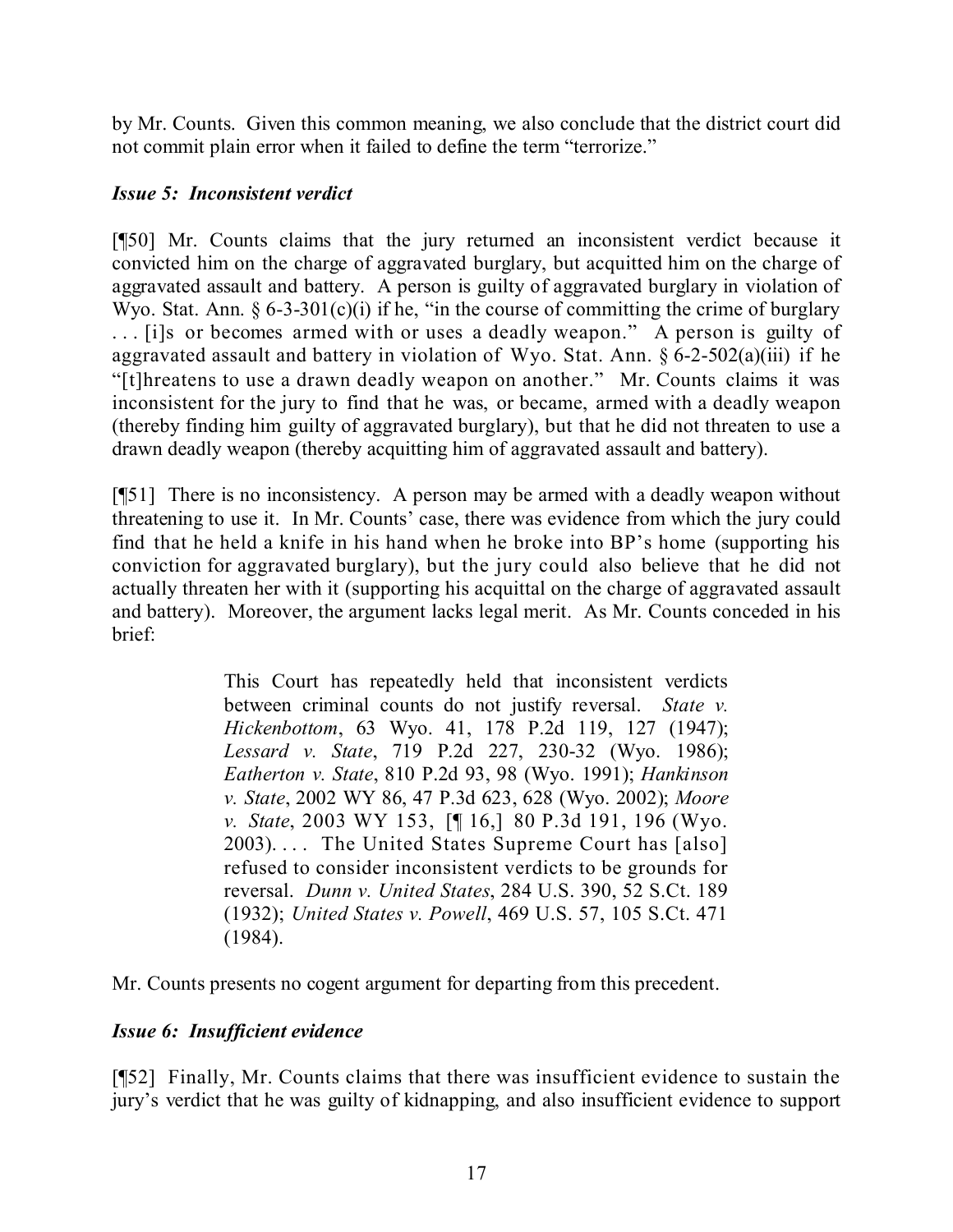the guilty verdict for aggravated burglary. We apply a familiar standard of review:

[W]e must determine whether any rational trier of fact could have found the essential elements of the crime beyond a reasonable doubt. When considering a claim of the sufficiency of the evidence, we review that evidence with the assumption that the evidence of the prevailing party is true, disregard the evidence favoring the unsuccessful party, and give the prevailing party the benefit of every favorable inference that we may reasonably draw from the evidence. We will not reweigh the evidence nor will we re-examine the credibility of the witnesses.

*Garner v. State*, 2011 WY 156, ¶ 20, 264 P.3d 811, 820 (Wyo. 2011), quoting *Ewing v. State*, 2007 WY 78, ¶ 11, 157 P.3d 943, 946 (Wyo. 2007).

[¶53] With respect to the kidnapping charge, Mr. Counts contends that there was insufficient evidence to prove that he intended to terrorize BP. The applicable statute, Wyo. Stat. Ann. § 6-2-201, provides in relevant part:

> (a) A person is guilty of kidnapping if he unlawfully removes another from his place of residence or business or from the vicinity where he was at the time of the removal, or if he unlawfully confines another person, with the intent to:

. . .

(iii) Inflict bodily injury on or to terrorize the victim or another.

In its special verdict, the jury found "beyond a reasonable doubt that the Defendant removed the victim from the vicinity where she was at with the intent to terrorize her," and also found "beyond a reasonable doubt that the Defendant confined the victim with the intent to terrorize her." Mr. Counts claims there was insufficient evidence to support the jury's finding that he "removed" BP, that he "confined" her, or that he did either "with the intent to terrorize."

[¶54] Mr. Counts points to evidence showing that he took BP from the outside back into her home. Based on this, he argues that there was no evidence by which the jury could find that he "removed" BP from her home. His argument is, however, based on a faulty portrayal of the charge against him. He was not charged with removing BP from her home, but rather, with removing her from outside where she was hiding near the neighbor's pickup. As previously indicated, defense counsel knew the nature of this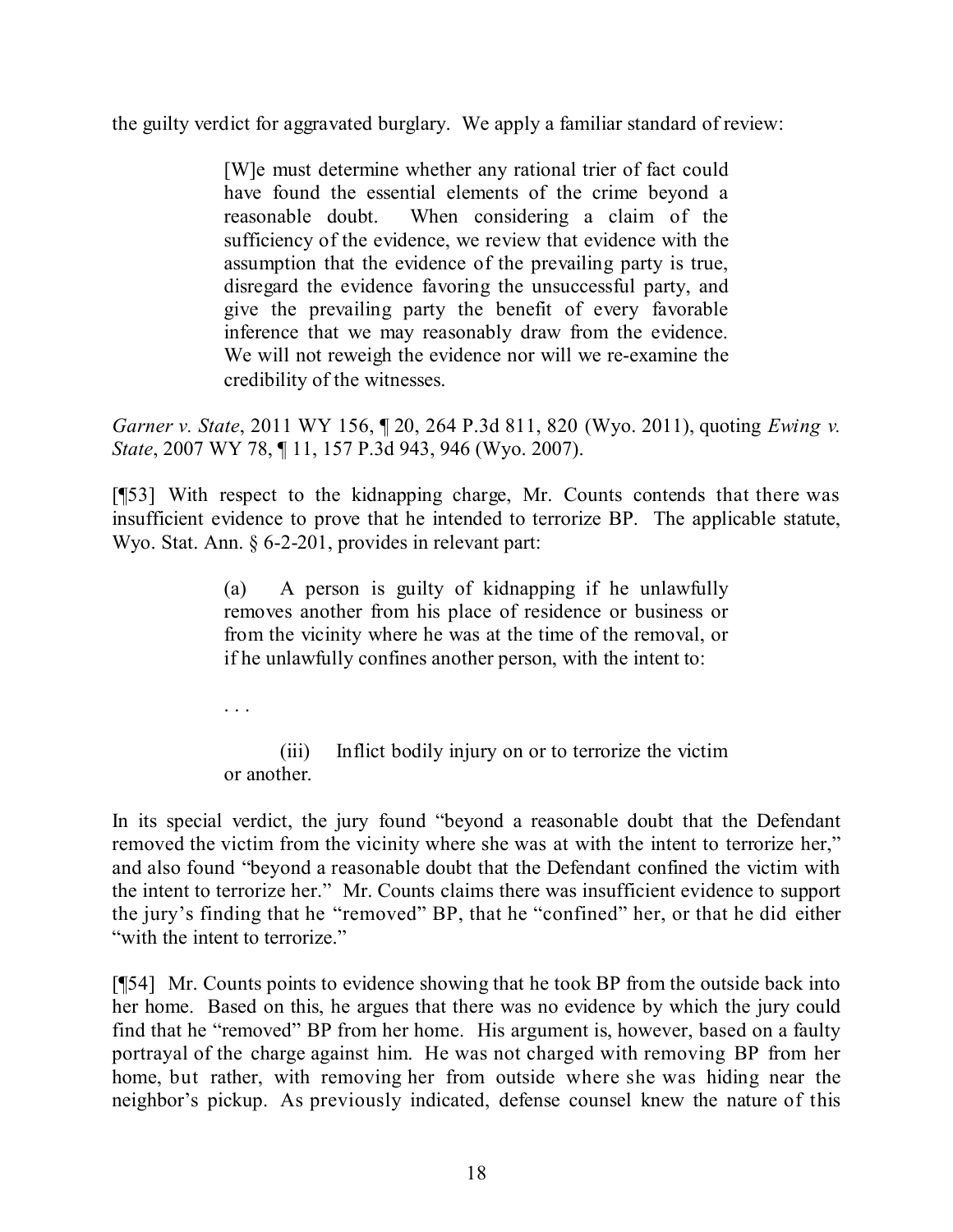charge against Mr. Counts, telling the district court, "I understand the theory under which they are proceeding, that she's removed from outside by a truck and then taken in this home where I assume the State will allege she's confined." The testimony of BP, Mr. Gilstrap, Mr. Thomas, and several neighbors was sufficient to support the jury's finding that Mr. Counts removed BP from "the vicinity where she was."

[¶55] Mr. Counts acknowledges that a victim may be "confined" within her home, but quoting *Darrow v. State*, 824 P.2d 1269, 1270 (Wyo. 1992), he asserts that confinement within a home can occur only "if discovery or rescue is made unlikely," and if the victim is "effectively isolated from the usual protections of society." (Quotation marks omitted.) Mr. Counts asserts that his taking BP into her residence "did not make discovery unlikely" because "there was no secrecy to the fact that Mr. Counts and the girlfriend were there. The two men who left knew it, the neighbors knew it and the police knew it." Even if this argument correctly interprets the term "discovery," it ignores evidence demonstrating that Mr. Counts' actions made rescue less likely. The "two men who left" testified that Mr. Counts was holding a knife. After he forced BP back into her home, he sent them outside and locked the door. He then took BP down to her basement bedroom. The police made no move to "rescue" BP, but only surrounded the home and waited. Further, BP testified that Mr. Counts locked the bedroom door and stood in front of it to block her escape. This evidence was sufficient for a jury to find that Mr. Counts had "confined" BP in a place from which rescue was less likely, and where she was isolated from the usual protections of society.

[¶56] With regard to the "intent to terrorize," Mr. Counts again contends that to "terrorize" means to frighten in the extreme, and that terror is a high degree of fear or an intense fright or apprehension. "Obviously," Mr. Counts submits in his brief, "the term 'terrorize' is a stronger term than 'frighten,' 'scare,' 'discomfort,' 'alarm' or 'concern.'" According to Mr. Counts, there was no evidence of his intent to inflict such extreme fright on BP. He characterizes BP's testimony as establishing only

> that she was struck [and] yelled at and that music discs in her bedroom were thrown around and broken. She never testified to any fear beyond the ordinary, indeed, she expressed that she had not thought it was "a big deal." She testified to no verbal threats and specifically testified that she never saw a knife. . . . There were no threats, deadly or otherwise.

Mr. Counts insists that BP did not experience the extreme fear necessary to be terrorized, but felt only "ordinary" fear.

[¶57] This argument seriously understates the evidence. Mr. Thomas and Mr. Gilstrap, testified that BP "freaked out" and became "frantically scared" when Mr. Counts started yelling and knocking on her windows. She ran outside and tried to hide under a parked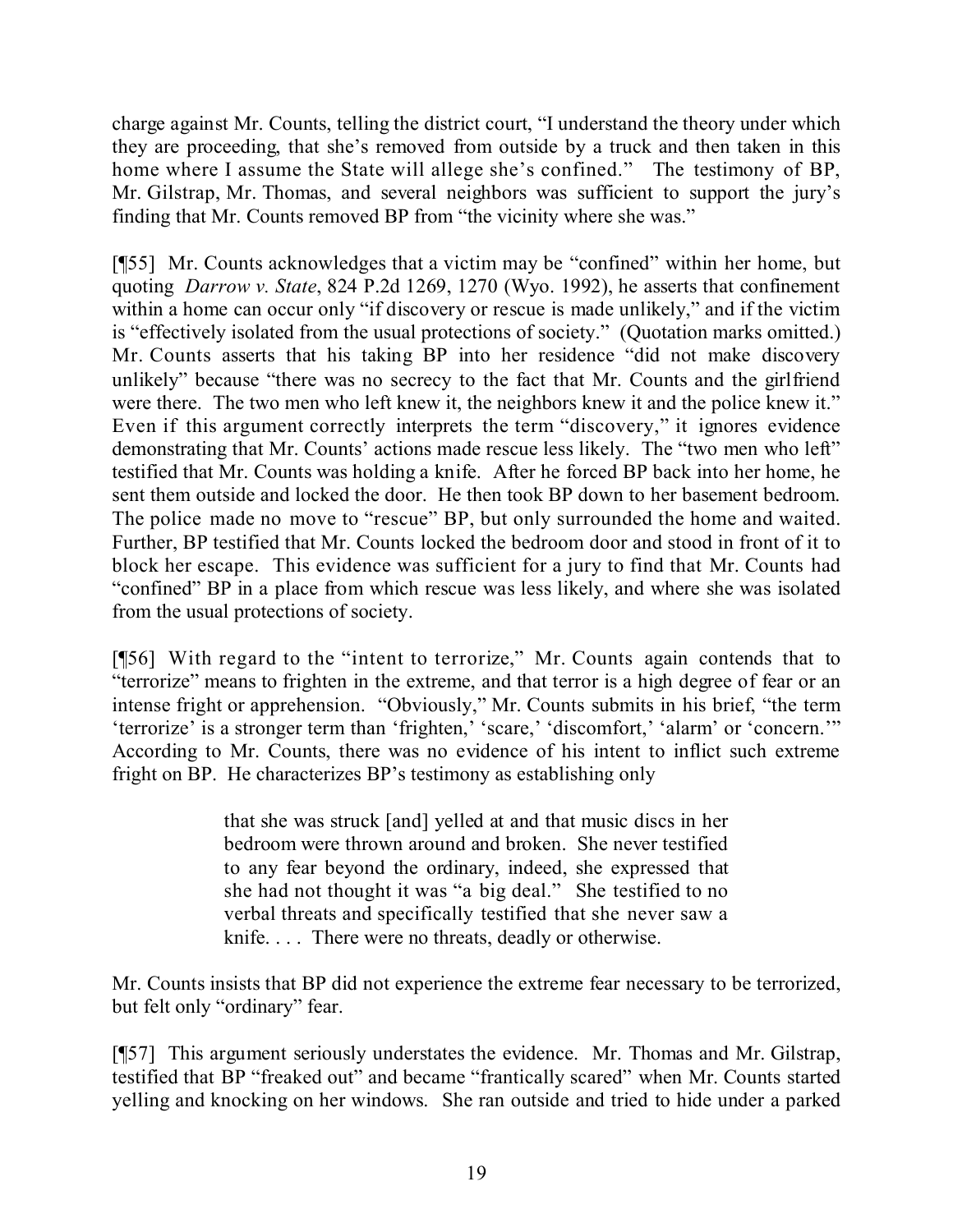pickup. Mr. Thomas, Mr. Gilstrap, and the neighbors saw Mr. Counts forcibly grab BP by the hair and neck and drag her back to the house while she was "screaming" and "begging" for help. Mr. Counts confined BP in her basement bedroom, beat and strangled her, called her horrific names, and threw her own possessions at her. When he let BP out of the bedroom, he tied an electric cable around her waist to keep her from running away.

[¶58] Given this evidence, it is disturbing that Mr. Counts, in his brief, seeks to characterize this as "a fairly plain vanilla domestic violence case." We reject that characterization. However strong the term "terrorize" might be, the record contains sufficient evidence for a rational jury to find beyond a reasonable doubt that Mr. Counts intended to terrorize his victim.

[¶59] Mr. Counts also asserts that there was insufficient evidence to support his conviction on the charge of aggravated burglary. The applicable statute, Wyo. Stat. Ann. § 6-3-301(a), provides that "A person is guilty of burglary if, without authority, he enters or remains in a building, occupied structure or vehicle, or separately secured or occupied portion thereof, with intent to commit larceny or a felony therein." Mr. Counts correctly states that, to convict him under this statute, the jury had to find that he entered BP's house with the intent to commit a felony "therein" – in other words, with the intent to commit the crime within BP's residence.

[¶60] The prosecution charged that Mr. Counts entered BP's residence with the intent to commit two felonies: aggravated assault and kidnapping. The jury found that Mr. Counts did not enter with the intent to commit aggravated assault, but found that he did enter with the intent to commit kidnapping. We therefore consider the evidence only as it relates to kidnapping.

[ $[$ [61] The kidnapping statute, Wyo. Stat. Ann. § 6-2-201(a), provides that a person is guilty of kidnapping if "he unlawfully removes another from his place of residence or business or from the vicinity where he was at the time of the removal, or if he unlawfully confines another person," with the specified criminal intent. It is Mr. Counts' contention that, under the language of this statute, he could kidnap BP within her residence only by removing her from that residence. *Keene*, 812 P.2d at 150 (Removal "cannot refer to locational changes *within* a victim's residence or a business.") (emphasis in original). He asserts that there was no evidence that he intended to remove BP from her residence. The evidence actually indicates the opposite: he retrieved her from outside and returned her to her residence.

[¶62] Mr. Counts further asserts that there was no evidence that he intended to force BP to run outside, or that he anticipated she would do so. After she did, Mr. Counts pursued her and brought her back into the house. Even if this qualifies as removing BP from the vicinity where she was, and therefore constitutes kidnapping, Mr. Counts contends that it